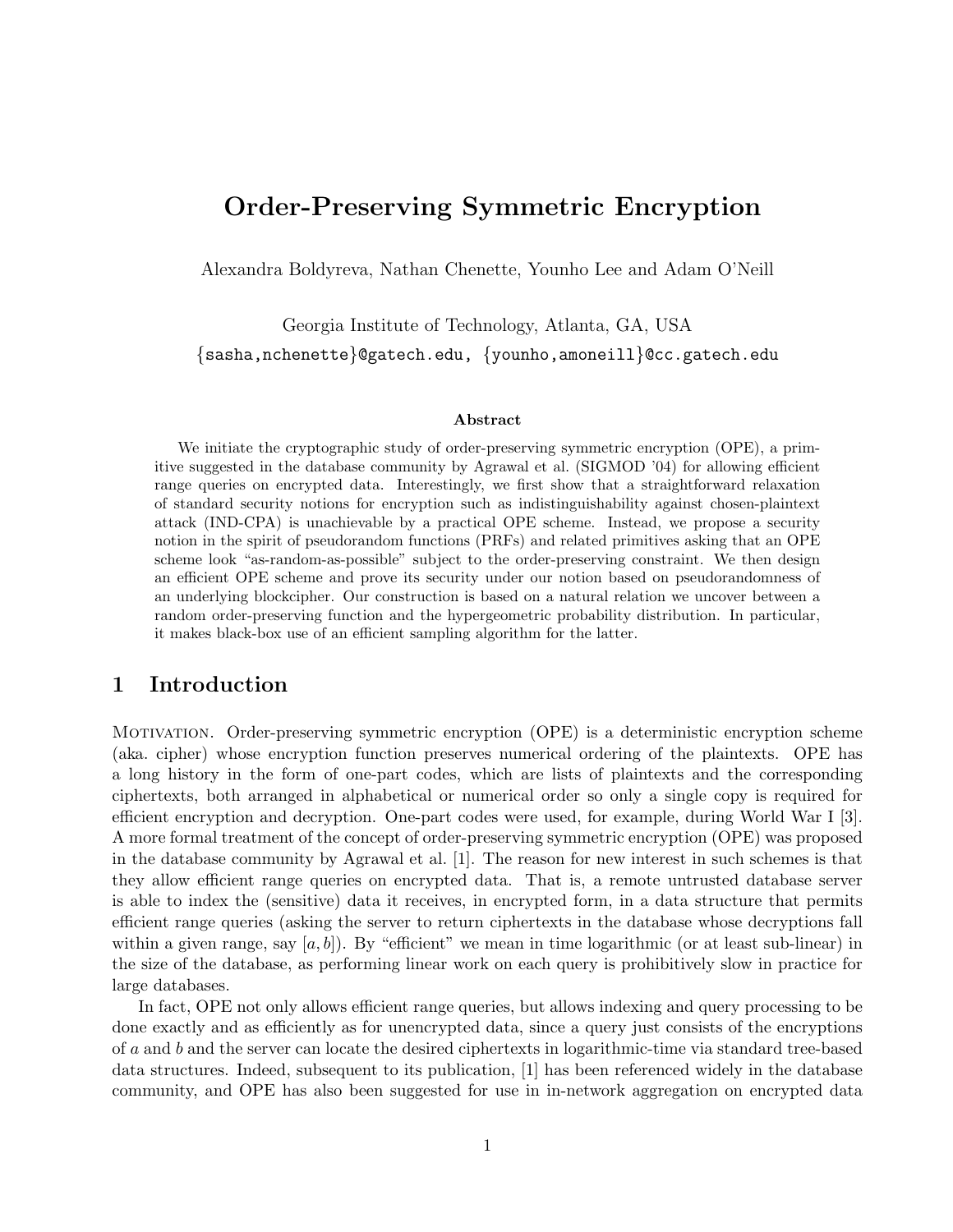in sensor networks [30] and as a tool for applying signal processing techniques to multimedia content protection [13]. Yet a cryptographic study of OPE in the provable-security tradition never appeared. Our work aims to begin to remedy this situation.

RELATED WORK. Our work extends a recent line of research in the cryptographic community addressing efficient (sub-linear time) search on encrypted data, which has been addressed by [2] in the symmetric-key setting and [6, 10, 7] in the public-key setting. However, these works focus mainly on simple exact-match queries. Development and analysis of schemes allowing more complex query types that are used in practice (e.g. range queries) has remained open.

The work of [24] suggested enabling efficient range queries on encrypted data not by using OPE but so-called prefix-preserving encryption (PPE) [31, 5]. Unfortunately, as discussed in [24, 2], PPE schemes are subject to certain attacks in this context; particular queries can completely reveal some of the underlying plaintexts in the database. Moreover, their use necessitates specialized data structures and query formats, which practitioners would prefer to avoid.

Allowing range queries on encrypted data in the public-key setting was studied in [11, 28]. While their schemes provably provide strong security, they are not efficient in our setting, requiring to scan the whole database on every query.

Finally, we clarify that [1], in addition to suggesting the OPE primitive, *does* provide a construction. However, the construction is rather ad-hoc and has certain limitations, namely its encryption algorithm must take as input all the plaintexts in the database. It is not always practical to assume that users know all these plaintexts in advance, so a stateless scheme whose encryption algorithm can process single plaintexts on the fly is preferable. Moreover, [1] does not define security nor provide any formal security analysis.

DEFINING SECURITY OF OPE. Our first goal is to devise a rigorous definition of security that OPE schemes should satisfy. Of course, such schemes cannot satisfy all the standard notions of security, such as indistinguishability against chosen-plaintext attack (IND-CPA), as they are not only deterministic, but also leak the order-relations among the plaintexts. So, although we cannot target for the strongest security level, we want to define the best possible security under the order-preserving constraint that the target-applications require. (Such an approach was taken previously in the case of deterministic public-key encryption [6, 10, 7], on-line ciphers [5], and deterministic authenticated encryption [27].)

Weakening IND-CPA. One approach is to try to weaken the IND-CPA definition appropriately. Indeed, in the case of deterministic symmetric encryption this was done by [8], which formalizes a notion called *indistinguishability under distinct chosen-plaintext attack* or IND-DCPA. (The notion was subsequently applied to MACs in [4].) Since deterministic encryption leaks equality of plaintexts, they restrict the adversary in the IND-CPA experiment to make queries to its left-right-encryption-oracle of the form  $(x_0^1, x_1^1), \ldots, (x_0^q)$  $\frac{q}{0}, x_1^q$  $x_1^q$ ) such that  $x_0^1, \ldots, x_0^q$  $\frac{q}{0}$  are all distinct and  $x_1^1, \ldots, x_1^q$  $_1^q$  are all distinct. We generalize this to a notion we call *indistinguishability under ordered chosen-plaintext attack* or IND-OCPA, asking these sequences instead to satisfy the same order relations. (See Section 3.2.) Surprisingly, we go on to show that this plausible-looking definition is not very useful for us, because it cannot be achieved by an OPE scheme unless the size of its ciphertext-space is exponential in the size of its plaintext-space.

An alternative approach. Instead of trying to further restrict the adversary in the IND-OCPA definition, we turn to an approach along the lines of pseudorandom functions (PRFs) or permutations (PRPs), requiring that no adversary can distinguish between oracle access to the encryption algorithm of the scheme or a corresponding "ideal" object. In our case the latter is a random order-preserving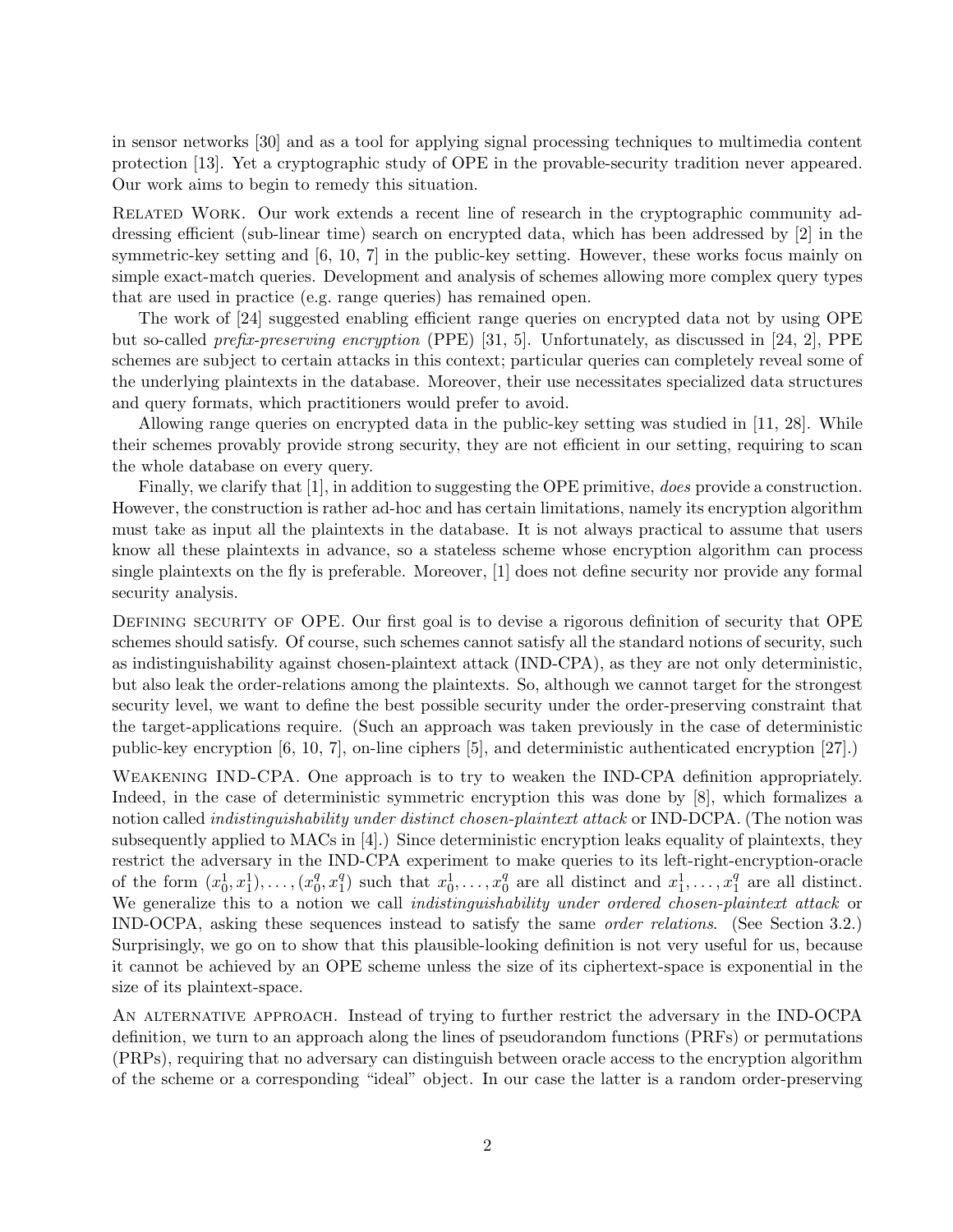function with the same domain and range. Since order-preserving functions are injective, it also makes sense to aim for a stronger security notion that additionally gives the adversary oracle access to the decryption algorithm or the inverse function, respectively. We call the resulting notion POPF-CCA for pseudorandom order-preserving function against chosen-ciphertext attack.

TOWARDS A CONSTRUCTION. After having settled on the POPF-CCA notion, we would naturally like to construct an OPE scheme meeting it. Essentially, the encryption algorithm of such a scheme should behave similarly to an algorithm that samples a random order-preserving function from a specified domain and range on-the-fly (dynamically as new queries are made). (Here we note a connection to implementing huge random objects [18] and lazy sampling [9].) But it is not immediately clear how this can be done; blockciphers, our usual tool in the symmetric-key setting, do not seem helpful in preserving plaintext order. Our construction takes a different route, borrowing some tools from probability theory. We first uncover a relation between a random order-preserving function and the hypergeometric (HG) and negative hypergeometric (NHG) probability distributions.

THE CONNECTION TO NHG. To gain some intuition, first observe that any order-preserving function f from  $\{1,\ldots,M\}$  to  $\{1,\ldots,N\}$  can be uniquely represented by a combination of M out of N ordered items (see Proposition 4.1). Now let us recall a probability distribution that deals with selections of such combinations. Imagine we have N balls in a bin, out of which M are black and  $N - M$  are white. At each step, we draw a ball at random without replacement. Consider the random variable Y describing the total number of balls in our sample after we collect the x-th black ball. This random variable follows the so-called negative hypergeometric (NHG) distribution. Using our representation of an order-preserving function, it is not hard to show that  $f(x)$  for a given point  $x \in \{1, \ldots, M\}$  has a NHG distribution over a random choice of f. Assuming an efficient sampling algorithm for the NHG distribution, this gives a rough idea for a scheme, but there are still many subtleties to take care of.

HANDLING MULTIPLE POINTS. First, assigning multiple plaintexts to ciphertexts independently according to the NHG distribution cannot work, because the resulting encryption function is unlikely to even be order-preserving. One could try to fix this by keeping tracking of all previously encrypted plaintexts and their ciphertexts (in both the encryption and decryption algorithms) and adjusting the parameters of the NHG sampling algorithm appropriately for each new plaintext. But we want a stateless scheme, so it cannot keep track of such previous assignments.

Eliminating the state. As a first step towards eliminating the state, we show that by assigning ciphertexts to plaintexts in a more organized fashion, the state can actually consist of a static but exponentially long random tape. The idea is that, to encrypt plaintext  $x$ , the encryption algorithm performs a binary search down to x. That is, it first assigns  $\mathcal{E}nc(K, M/2)$ , then  $\mathcal{E}nc(K, M/4)$  if  $m <$  $M/2$  and  $\mathcal{E}nc(K, 3M/4)$  otherwise, and so on, until  $\mathcal{E}nc(K, x)$  is assigned. Crucially, each ciphertext assignment is made according to the output of the NHG sampling algorithm run on appropriate parameters and coins from an associated portion of the random tape indexed by the plaintext. (The decryption algorithm can be defined similarly.) Now, it may not be clear that the resulting scheme induces a random order-preserving function from the plaintext to ciphertext-space (does its distribution get skewed by the binary search?), but we prove (by strong induction on the size of the plaintext-space) that this is indeed the case.

Of course, instead of making the long random tape the secret key  $K$  for our scheme, we can make it the key for a PRF and generate portions of the tape dynamically as needed. However, coming up with a practical PRF construction to use here requires some care. For efficiency it should be blockcipher-based. Since the size of parameters to the NHG sampling algorithm as well as the number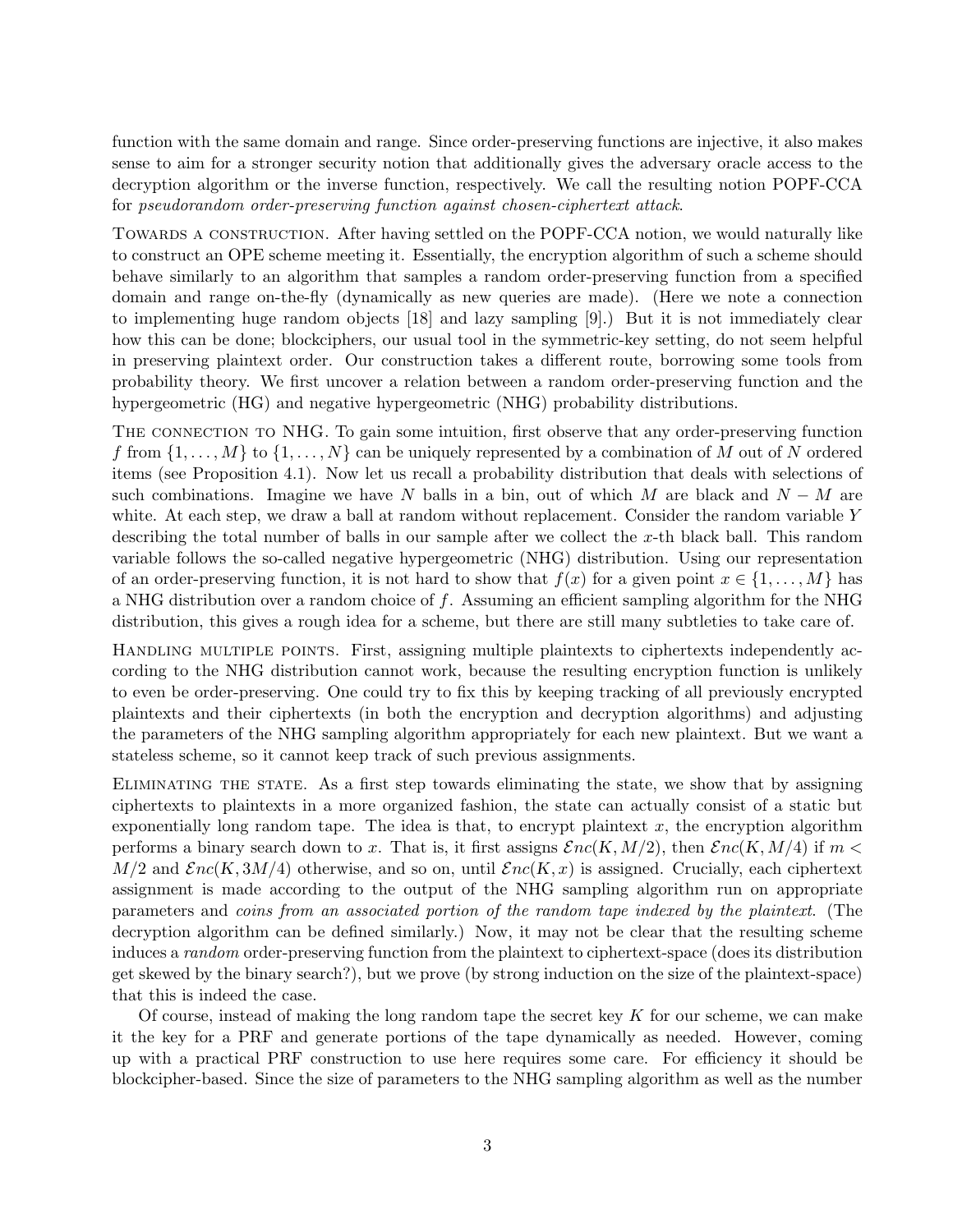of random coins it needs varies during the binary search, and also because such a construction seems useful in general, it should be both variable input-length (VIL) and variable output-length, which we call a *length-flexible* (LF)-PRF. We propose a generic construction of an LF-PRF from a VIL-PRF and a (keyless) VOL-PRG (pseudorandom generator). Efficient blockcipher-based VIL-PRFs are known, and we suggest a highly efficient blockcipher-based VOL-PRG that is apparently folklore. POPF-CCA security of the resulting OPE scheme can then be easily proved assuming only standard security (pseudorandomness) of an underlying blockcipher.

Switching from NHG to HG. Finally, our scheme needs an efficient sampling algorithm for the NHG distribution. Unfortunately, the existence of such an algorithm seems open. It is known that NHG can be approximated by the negative binomial distribution [26], which in turn can be sampled efficiently [16, 14], and that the approximation improves as M and N grow. However, quantifying the quality of approximation for fixed parameters seems difficult.

Instead, we turn to a related probability distribution, namely the hypergeometric (HG) distribution, for which a very efficient exact (not approximated) sampling algorithm is known [22, 23]. In our balls-and-bin model with M black and  $N - M$  white balls, the random variable X specifying the number of black balls in our sample as soon as y balls are picked follows the HG distribution. The scheme based on this distribution, which is the one described in the body of the paper, is rather more involved, but nearly as efficient: instead of  $O(\log M) \cdot T_{\rm NHGD}$  running-time it is  $O(\log N) \cdot T_{\rm HGD}$  (where  $T<sub>NHGD</sub>, T<sub>HGD</sub>$  are the running-times of the sampling algorithms for the respective distributions), but we show that it is  $O(\log M) \cdot T_{\text{HGD}}$  on average.

We note that the hypergeometric distribution was also used in [19] for sampling pseudorandom permutations and constructing blockciphers for short inputs. The authors of [19] were unaware of the efficient sampling algorithms for HG [22, 23] and provided their own realizations based on general sampling methods.

Discussion. It is important to realize that the "ideal" object in our POPF-CCA definition (a random order-preserving function), and correspondingly our OPE construction meeting it, inherently leak some information about the underlying plaintexts. Characterizing this leakage is an important next step in the study of OPE but is outside the scope of our current paper. (Although we mention that our "big-jump attack" of Theorem 3.1 may provide some insight in this regard.)

The point is that practitioners have indicated their desire to use OPE schemes in order to achieve efficient range queries on encrypted data and are willing to live with its security limitations. In response, we provide a scheme meeting what we believe to be a "best-possible" security notion for OPE. This belief can be justified by noting that it is usually the case that a security notion for a cryptographic object is met by a "random" one (which is sometimes built directly into the definition, as in the case of PRFs and PRPs).

But before one fully understands how the security properties of the ideal object, a random orderpreserving function, fit the security needs of applications, we do not recommend the practical use of our construction.

ON A MORE GENERAL PRIMITIVE. To allow efficient range queries on encrypted data, it is sufficient to have an order-preserving hash function family H (not necessarily invertible). The overall OPE scheme would then have secret key  $(K_{\mathcal{E}nc}, K_H)$  where  $K_{\mathcal{E}nc}$  is a key for a normal (randomized) encryption scheme and  $K_H$  is a key for H, and the encryption of x would be  $\mathcal{E}nc(K_{\mathcal{E}nc}, x)\|H(K_H, x)$  (cf. efficiently searchable encryption (ESE) in [6]). Our security notion (in the CPA case) can also be applied to such H. In fact, there has been some work on hash functions that are order-preserving or have some related properties [25, 15, 20]. But none of these works are concerned with security in any sense. Since our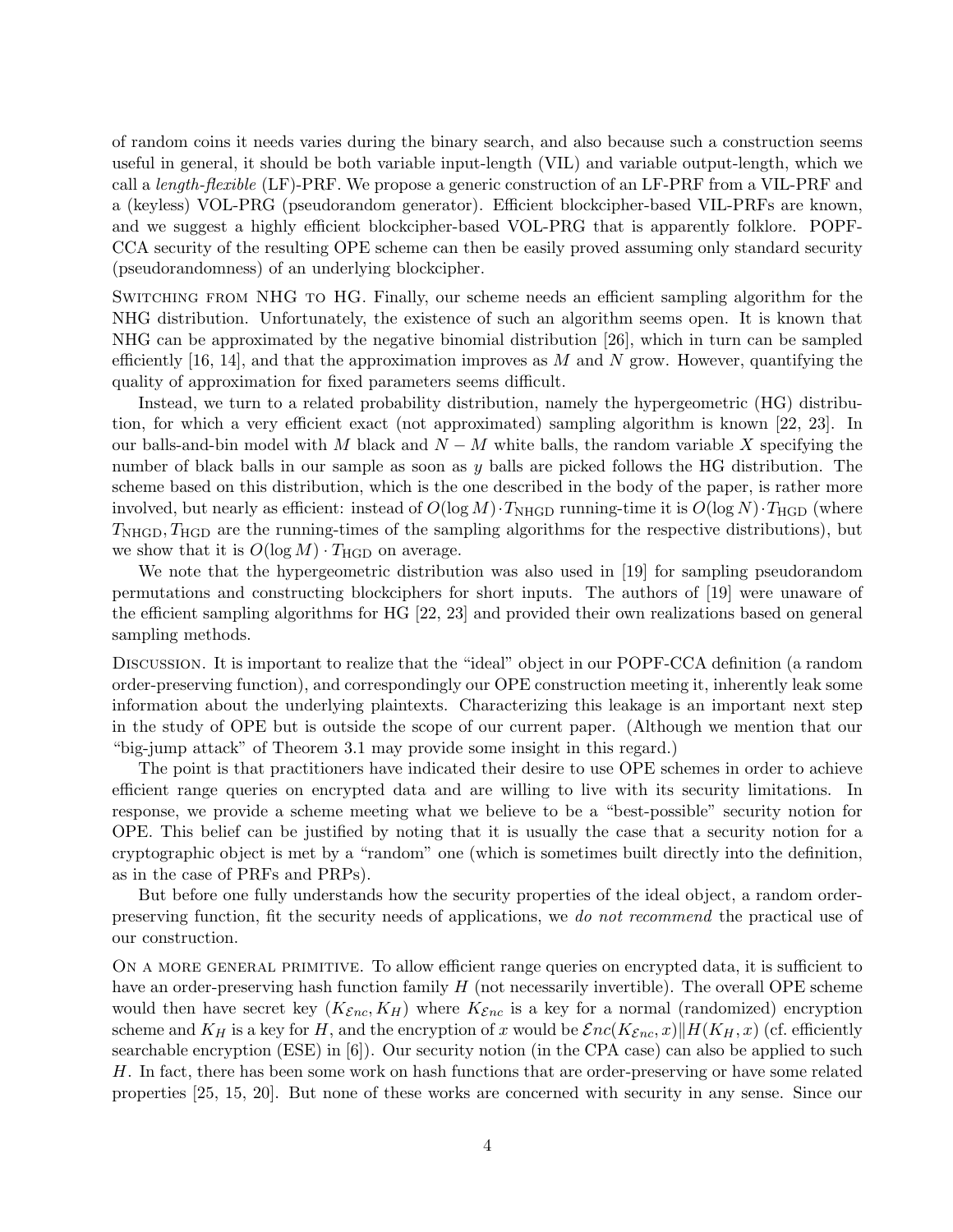OPE scheme is efficient and already invertible, we have not tried to build any secure order-preserving hash separately.

On the public-key setting. Finally, it is interesting to note that in a public-key setting one cannot expect OPE to provide any privacy at all. Indeed, given a ciphertext c computed under public key  $pk$ , anyone can decrypt c via a simple binary-search. In the symmetric-key setting a real-life adversary cannot simply encrypt messages itself, so such an attack is unlikely to be feasible.

# 2 Preliminaries

NOTATION AND CONVENTIONS. We refer to members of  $\{0,1\}^*$  as strings. If x is a string then |x| denotes its length in bits and if x, y are strings then  $x||y$  denotes an encoding from which x, y are uniquely recoverable. For  $\ell \in \mathbb{N}$  we denote by  $1^{\ell}$  the string of  $\ell$  "1" bits. If S is a set then  $x \stackrel{s}{\leftarrow} S$  denotes that x is selected uniformly at random from S. For convenience, for any  $k \in \mathbb{N}$  we write  $x_1, x_2, \ldots, x_k \stackrel{s}{\leftarrow} S$ as shorthand for  $x_1 \stackrel{s}{\leftarrow} S, x_2 \stackrel{s}{\leftarrow} S, \ldots, x_n \stackrel{s}{\leftarrow} S$ . If A is a randomized algorithm and Coins is the set from where it draws its coins, then we write  $A(x, y, \ldots)$  as shorthand for  $R \stackrel{\hspace{0.1em}\mathsf{\scriptscriptstyle\$}}{\leftarrow}$  Coins;  $A(x, y, \ldots; R)$ , where the latter denotes the result of running A on inputs  $x, y, \ldots$  and coins R. And  $a \stackrel{s}{\leftarrow} A(x, y, \ldots)$ means that we assign to a the output of A run on inputs  $x, y, \ldots$ . For  $a \in \mathbb{N}$  we denote by [a] the set  $\{1,\ldots,a\}$ . For sets X and Y, if  $f: X \to Y$  is a function, then we call X the domain, Y the range, and the set  $\{f(x) | x \in X\}$  the image of the function. An adversary is an algorithm. By convention, all algorithms are required to be efficient, meaning run in (expected) polynomial-time in the length of their inputs, and their running-time includes that of any overlying experiment.

SYMMETRIC ENCRYPTION. A symmetric encryption scheme  $\mathcal{SE} = (\mathcal{K}, \mathcal{E}nc, \mathcal{D}ec)$  with associated plaintext-space  $\mathcal D$  and ciphertext-space  $\mathcal R$  consists of three algorithms.

- The randomized key generation algorithm  $K$  returns a secret key  $K$ .
- The (possibly randomized) encryption algorithm  $\mathcal{E}nc$  takes the secret key K, descriptions of plaintext and ciphertext-spaces  $\mathcal{D}, \mathcal{R}$  and a plaintext m to return a ciphertext c.
- The deterministic *decryption algorithm Dec* takes the secret key  $K$ , descriptions of plaintext and ciphertext-spaces  $\mathcal{D}, \mathcal{R}$ , and a ciphertext c to return a corresponding plaintext m or a special symbol  $\perp$  indicating that the ciphertext was invalid.

Note that the above syntax differs from the usual one in that we specify the plaintext and ciphertext-spaces  $\mathcal{D}, \mathcal{R}$  explicitly; this is for convenience relative to our specific schemes. We require the usual correctness condition, namely that  $Dec(K, \mathcal{D}, \mathcal{R}, \mathcal{E}nc(K, \mathcal{D}, \mathcal{R}, m)) = m$  for all K output by K and all  $m \in \mathcal{D}$ . Finally, we say that  $\mathcal{S}\mathcal{E}$  is deterministic if  $\mathcal{E}nc$  is deterministic.

IND-CPA. Let  $\mathcal{LR}(\cdot, \cdot, b)$  denote the function that on inputs  $m_0, m_1$  returns  $m_b$ . For a symmetric encryption scheme  $\mathcal{SE} = (K, \mathcal{E}nc, \mathcal{D}ec)$  and an adversary A and  $b \in \{0, 1\}$  consider the following experiment:

```
Experiment \mathrm{Exp}_{\mathcal{SE}}^{\mathrm{ind-cpa-b}}(A)K \stackrel{\hspace{0.1em}\mathsf{\scriptscriptstyle\$}}{\leftarrow} \mathcal{K}d \stackrel{\$}{\leftarrow} A^{\mathcal{E}nc(K,\mathcal{LR}(\cdot,\cdot,b))}Return d
```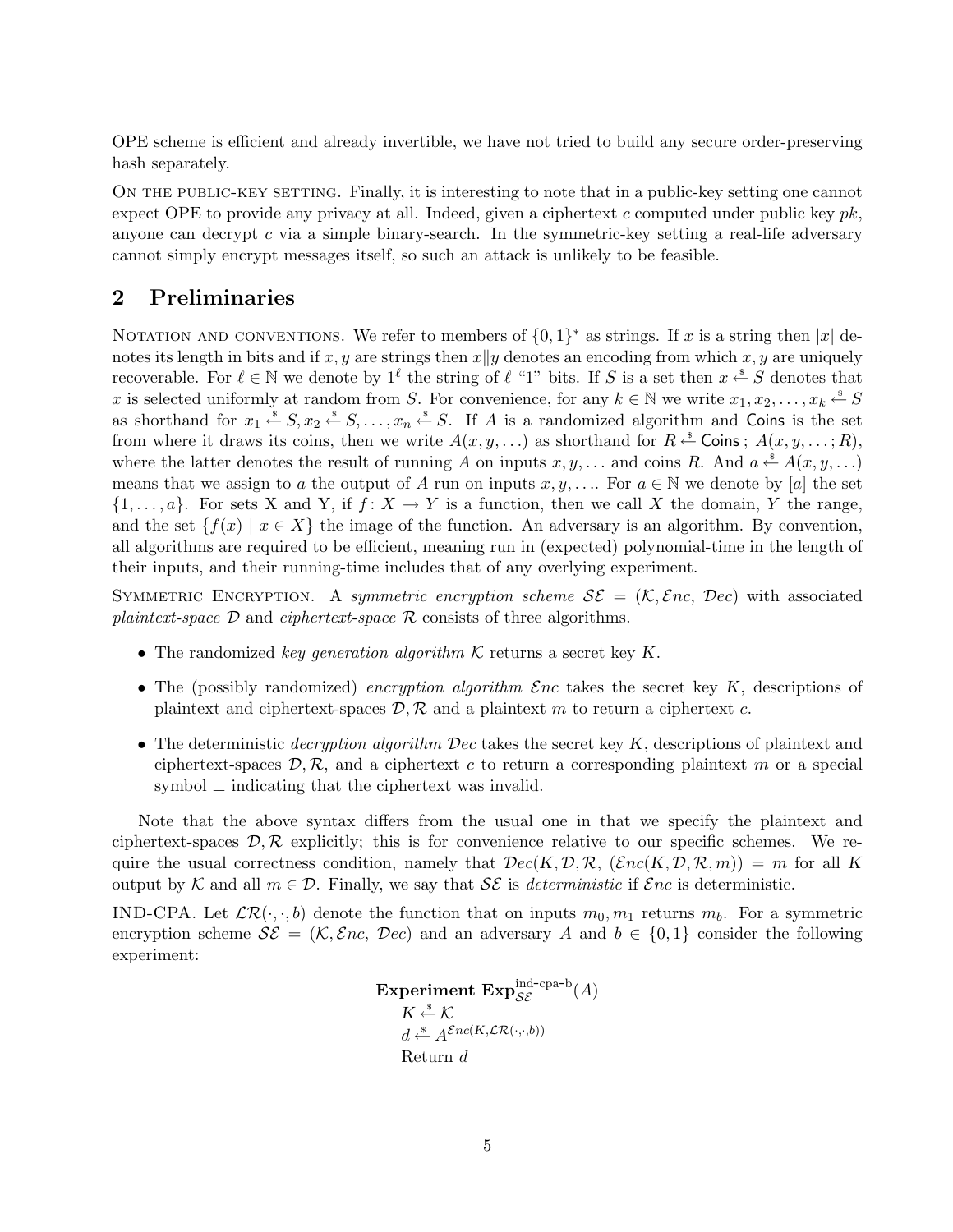We require that each query  $(m_0, m_1)$  that A makes to its oracle satisfies  $|m_0| = |m_1|$ . For an adversary A, define its *ind-cpa advantage* against  $\mathcal{S}\mathcal{E}$  as

$$
\mathbf{Adv}_{\mathcal{SE}}^{\mathrm{ind-cpa}}(A) \;=\; \Pr[\,\mathbf{Exp}_{\mathcal{SE}}^{\mathrm{ind-cpa-1}}(A)=1\,] - \Pr[\,\mathbf{Exp}_{\mathcal{SE}}^{\mathrm{ind-cpa-0}}(A)=1\,]\;.
$$

PSEUDORANDOM FUNCTIONS (PRFS). A family of functions is a map F: Keys  $\times \mathcal{D} \to \{0,1\}^{\ell}$ , where for each key  $K \in K$ eys the map  $F(K, \cdot): \mathcal{D} \to \{0,1\}^{\ell}$  is a function. We refer to  $F(K, \cdot)$  as an *instance* of F. For an adversary A, its prf-advantage against F,  $\mathbf{Adv}_{F}^{\text{prf}}(A)$ , is defined as

$$
\Pr\left[\;K \stackrel{\hspace{0.1em}\mathsf{\scriptscriptstyle\$}}{\leftarrow} \mathrm{Keys} \;:\; A^{F(K,\cdot)} = 1 \;\right] - \Pr\left[\;f \stackrel{\hspace{0.1em}\mathsf{\scriptscriptstyle\$}}{\leftarrow} \mathsf{Func}_{\mathcal{D},\{0,1\}^\ell} \;:\; A^{f(\cdot)} = 1 \;\right] \;,
$$

where  $\mathsf{Func}_{\mathcal{D}, \{0,1\}^\ell}$  denotes the set of all functions from  $\mathcal D$  to  $\{0,1\}^\ell$ .

# 3 OPE and its Security

#### 3.1 Order-Preserving Encryption (OPE)

We are interested in deterministic encryption schemes that preserve numerical ordering on their plaintext-space. Let us define what we mean by this. For  $A, B \subseteq \mathbb{N}$  with  $|A| \leq |B|$ , a function  $f: A \to B$  is order-preserving (aka. strictly-increasing) if for all  $i, j \in A$ ,  $f(i) > f(j)$  iff  $i > j$ . We say that deterministic encryption scheme  $\mathcal{SE} = (\mathcal{K}, \mathcal{E}nc, \mathcal{D}ec)$  with plaintext and ciphertext-spaces  $\mathcal{D}, \mathcal{R}$  is order-preserving if  $Enc(K, \cdot)$  is an order-preserving function from D to R for all K output by K (with elements of  $\mathcal{D}, \mathcal{R}$  interpreted as numbers, encoded as strings). Unless otherwise stated, we assume the plaintext-space is [M] and the ciphertext-space is [N] for some  $N \geq M \in \mathbb{N}$ .

#### 3.2 Security of OPE

A first try. Security of deterministic symmetric encryption was introduced in [8], as a notion they call security under distinct chosen-plaintext attack (IND-DCPA). (It will not be important to consider CCA now.) The idea is that because deterministic encryption leaks plaintext equality, the adversary A in the IND-CPA experiment defined in Section 2 is restricted to make only distinct queries on either side of its oracle (as otherwise there is a trivial attack). That is, supposing  $A$  makes queries  $(m_0^1, m_1^1), \ldots, (m_0^q)$  $_0^q, m_1^q$ <sup>q</sup><sub>1</sub>), they require that  $m_b^1, \ldots, m_b^q$  $\delta^q_b$  are all distinct for  $b \in \{0, 1\}.$ 

Noting that any OPE scheme analogously leaks the order relations among the plaintexts, let us first try generalizing the above approach to take this into account. Namely, let us further require the above queries made by A to satisfy  $m_0^i < m_0^j$  iff  $m_1^i < m_1^j$  for all  $1 \le i, j \le q$ . We call such an A an IND-OCPA adversary for indistinguishability under ordered chosen-plaintext attack.

IND-OCPA is not useful. Defining IND-OCPA adversary seems like a plausible way to analyze security for OPE. Surprisingly, it turns out not to be too useful for us. Below, we show that IND-OCPA is unachievable by a practical order-preserving encryption scheme, in that an OPE scheme cannot be IND-OCPA unless its ciphertext-space is extremely large (exponential in the size of the plaintext-space).

**Theorem 3.1** Let  $S\mathcal{E} = (\mathcal{K}, \mathcal{E}nc, \mathcal{D}ec)$  be an order-preserving encryption scheme with plaintext-space [M] and ciphertext-space [N] for  $M, N \in \mathbb{N}$  such that  $2^{k-1} \leq N < 2^k$  for some  $k \in \mathbb{N}$ . Then there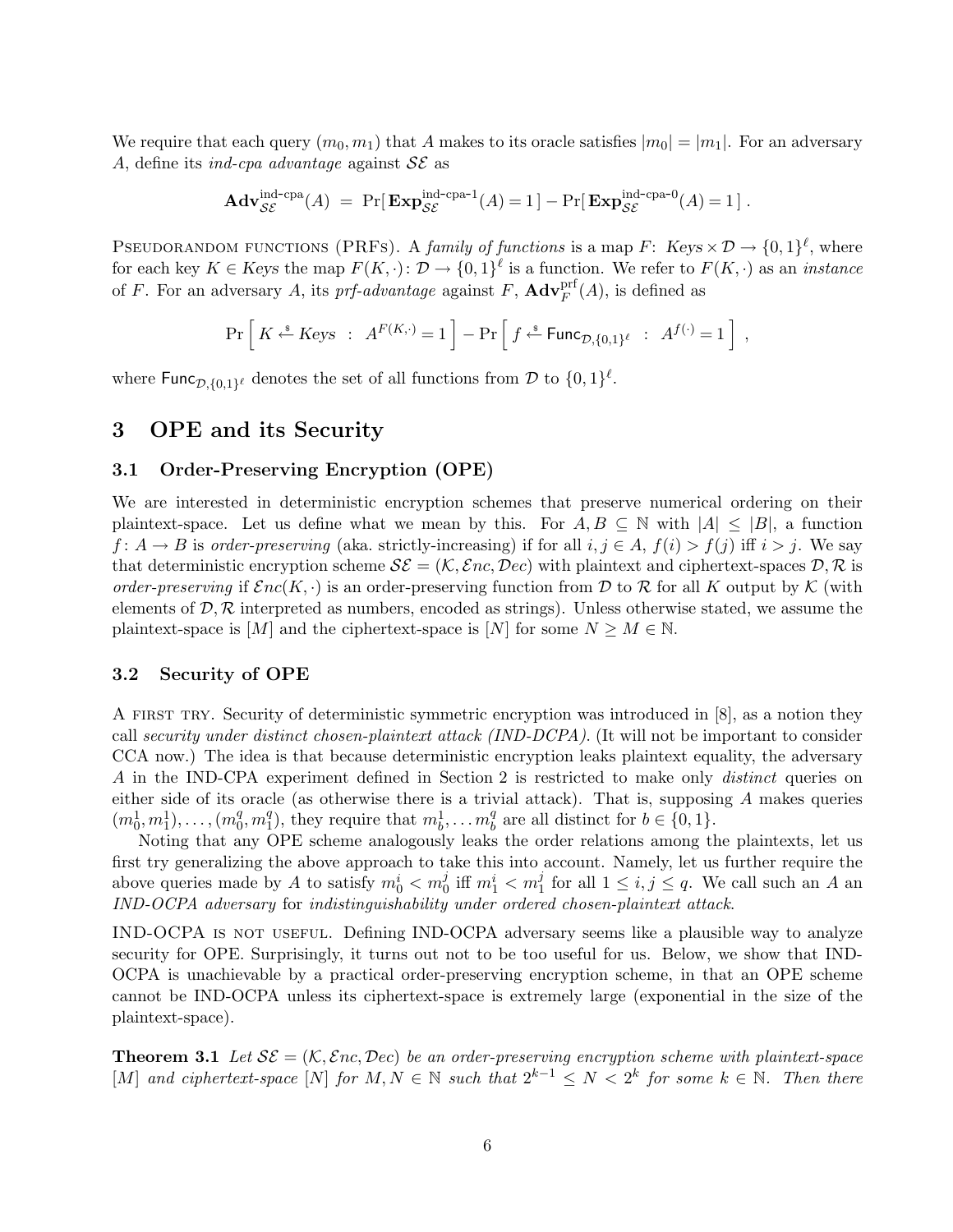exists an IND-OCPA adversary A against  $\mathcal{SE}$  such that

$$
\mathbf{Adv}_{\mathcal{SE}}^{\mathrm{ind-cpa}}(A) \ \geq \ 1 - \frac{2k}{M-1} \ .
$$

Furthermore, A runs in time  $O(\log N)$  and makes 3 oracle queries.

So,  $k$  in the theorem should be almost as large as  $M$  for  $A$ 's advantage to be small.

We introduce the following concept for the proof. For an order-preserving function  $f: [M] \to [N]$ call  $i \in \{3, \ldots, M-1\}$  a big jump of f if the f-distance to the next point is as big as the sum of all the previous, i.e.  $f(i+1) - f(i) \geq f(i) - f(1)$ . Similarly we call  $i \in \{2, \ldots M-2\}$  a big reverse-jump of f if  $f(i) - f(i-1) \ge f(M) - f(i)$ . The proof uses the following simple combinatorial lemma.

**Lemma 3.2** Let  $f : [M] \to [N]$  be an order-preserving function and suppose that f has k big jumps (respectively big reverse-jumps). Then  $N \geq 2^k$ .

**Proof:** (of Lemma 3.2) Let  $J = \{j_1, \ldots, j_k\}$  be the set of big jumps of f. (Our proof trivially adjusts to the case of big reverse jumps, so we do not address it separately.) We prove by induction that for every  $1 \leq i \leq M-1$ 

$$
f(j_i) \geq 2^i + f(1) .
$$

Since  $f(N) \ge f(j_k)$ , the statement of the lemma follows.

The base case  $(i = 1)$  holds since  $f(j_1) \geq 2 + f(1)$  is true by the definition of a big jump. Assume  $f(j_i) \geq 2^i + f(1)$  is true for  $i = n$ . We show that it is also true for  $i = n + 1$ . We claim that

$$
f(j_{n+1}) \geq 2f(j_{n+1} - 1) - f(1)
$$
  
\n
$$
\geq 2f(j_n) - f(1)
$$
  
\n
$$
\geq 2 \cdot (2^n + f(1)) - f(1)
$$
  
\n
$$
= 2^{n+1} + f(1).
$$

Above, the first inequality is by definition. The second uses that  $j_{n+1} - 1 \geq j_n$ , which is true because f is order-preserving and the range is  $[N]$ . The third is by the induction hypothesis.

We now move on to the proof of the theorem.

**Proof:** (of Theorem 3.1) Consider the following ind-ocpa adversary A against  $\mathcal{SE}$ :

**Adversary** 
$$
A^{Enc(K, \mathcal{LR}(\cdot, b))}
$$
  
\n $m \stackrel{\text{s}}{\leftarrow} \{1, ..., M - 1\}$   
\n $c_1 \leftarrow Enc(K, \mathcal{LR}(1, m, b))$   
\n $c_2 \leftarrow Enc(K, \mathcal{LR}(m, m + 1, b))$   
\n $c_2 \leftarrow Enc(K, \mathcal{LR}(m + 1, M, b))$   
\nReturn 1 if  $(c_3 - c_2) > (c_2 - c_1)$   
\nElse return 0

First we claim that

$$
\Pr[\mathbf{Exp}_{\mathcal{SE}}^{\text{ind-ocpa-1}}(A) = 1] \ge \frac{(M-1)-k}{M-1} = 1 - \frac{k}{M-1}.
$$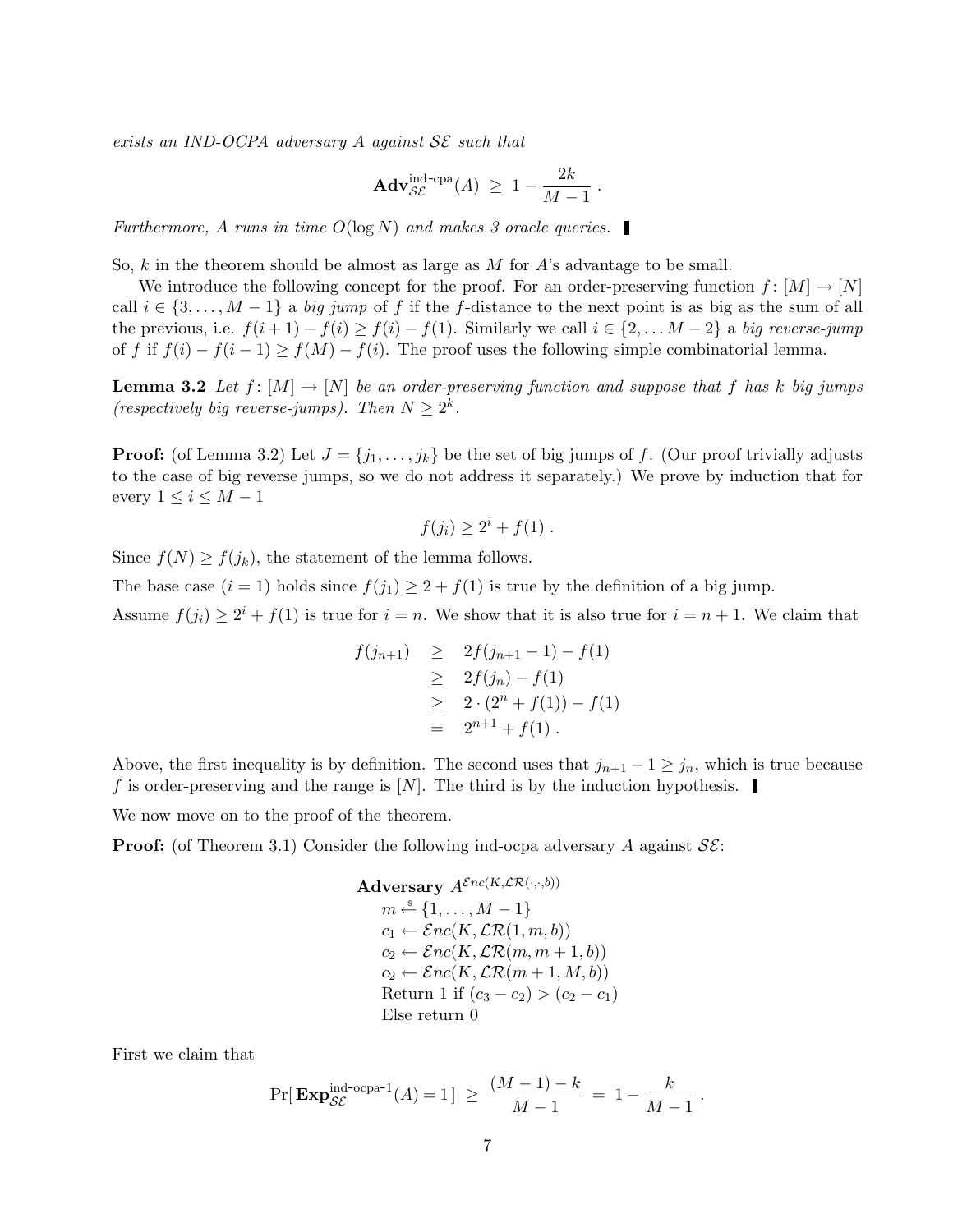The reason is that m is picked independently at random and if  $b = 1$  then A outputs 1 just when  $m+1$  is not a big reverse-jump of  $\mathcal{E}nc(K,\cdot)$ , and since  $N \leq 2^k$  we know that  $\mathcal{E}nc(K,\cdot)$  has at most k big reverse-jumps by Lemma 3.2. Similarly,

$$
\Pr[\, \textbf{Exp}_{\mathcal{SE}}^{\text{ind-ocpa-0}}(A) = 1 \,] \ \leq \ \frac{k}{M-1}
$$

because if  $b = 0$  then A outputs 1 just when m is a big jump of  $\mathcal{E}nc(K, \cdot)$ , and since  $N \leq 2^k$  we know that  $\mathcal{E}nc(K, \cdot)$  has at most k big jumps by Lemma 3.2. Subtracting yields the theorem. Note that A only needs to pick a random element of  $[M]$  and do basic operations on elements of  $[N]$ , which is  $O(\log N)$  as claimed.

Discussion. The adversary in the proof of Theorem 3.1 uses what we call the "big-jump attack" to distinguish between ciphertexts of messages that are "very close" and "far apart." The attack shows that any practical OPE scheme inherently leaks more information about the plaintexts than just their ordering, namely some information about their relative distances. We return to this point later.

AN ALTERNATIVE APPROACH. Instead, we take the approach used in defining security e.g. of PRPs [17] or on-line PRPs [5], where one asks that oracle access to the function in question be indistinguishable from access to the corresponding "ideal" random object, e.g. a random permutation or a random on-line permutation. As order-preserving functions are injective, we consider the "strong" version of such a definition where an inverse oracle is also given.

POPF-CCA. Fix an order-preserving encryption scheme  $\mathcal{SE} = (\mathcal{K}, \mathcal{E}nc, \mathcal{D}ec)$  with plaintext-space  $\mathcal{D}$ and ciphertext-space  $\mathcal{R}, |\mathcal{D}| \leq |\mathcal{R}|$ . For an adversary A against  $\mathcal{SE}$ , define its popf-cca-advantage (or pseudorandom order-preserving function advantage under chosen-ciphertext attack),  $\mathbf{Adv}_{\mathcal{SE}}^{\text{popf-cca}}(A)$ , against  $\mathcal{SE}$  as

$$
\Pr\left[\;K \stackrel{\hspace{0.1em}\mathsf{\scriptscriptstyle\$}}{\leftarrow} \mathcal{K} \;:\; A^{\mathcal{E}nc(K,\cdot),\mathcal{D}ec(K,\cdot)}=1 \;\right] - \Pr\left[\;g \stackrel{\hspace{0.1em}\mathsf{\scriptscriptstyle\$}}{\leftarrow} \mathsf{OPF}_{\mathcal{D},\mathcal{R}} \;:\; A^{g(\cdot),g^{-1}(\cdot)}=1 \;\right] \;,
$$

where  $\mathsf{OPF}_{\mathcal{D},\mathcal{R}}$  denotes the set of all order-preserving functions from  $\mathcal D$  to  $\mathcal R$ .

Lazy sampling. Now in order for this notion to be useful, i.e. to be able show that a scheme achieves it, we also need a way to implement  $A$ 's oracles in the "ideal" experiment efficiently. In other words, we need to show how to "lazy sample" (a term from [9]) a random order-preserving function and its inverse.<sup>1</sup>

As shown in [9], lazy sampling of "exotic" functions with many constraints can be tricky. In the case of a random order-preserving function, it turns out that straightforward procedures—which assign a random point in the range to a queried domain point, subject to the obvious remaining constraints—do not work (that is, the resulting function is not uniformly distributed over the set of all such functions). So how can we lazy sample such a function, if it is possible at all? We address this issue next.

A caveat. Before proceeding, we note that a shortcoming of our POPF-CCA notion is it does not lead to a nice answer to the question of what information about the data is leaked by a secure OPE scheme, but only reduces this to the question of what information the "ideal object" (a random orderpreserving function) leaks. Although practitioners have indicated that they are willing to live with

<sup>&</sup>lt;sup>1</sup>For example, in the case of a random function from the set of all functions one can simply assign a random point from the range to each new point queried from the domain. In the case of a random permutation, the former can be chosen from the set of all previously unassigned points in the range, and lazy sampling of its inverse can be done similarly. A lazy sampling procedure for a random on-line PRP and its inverse via a tree-based characterization was given in [5].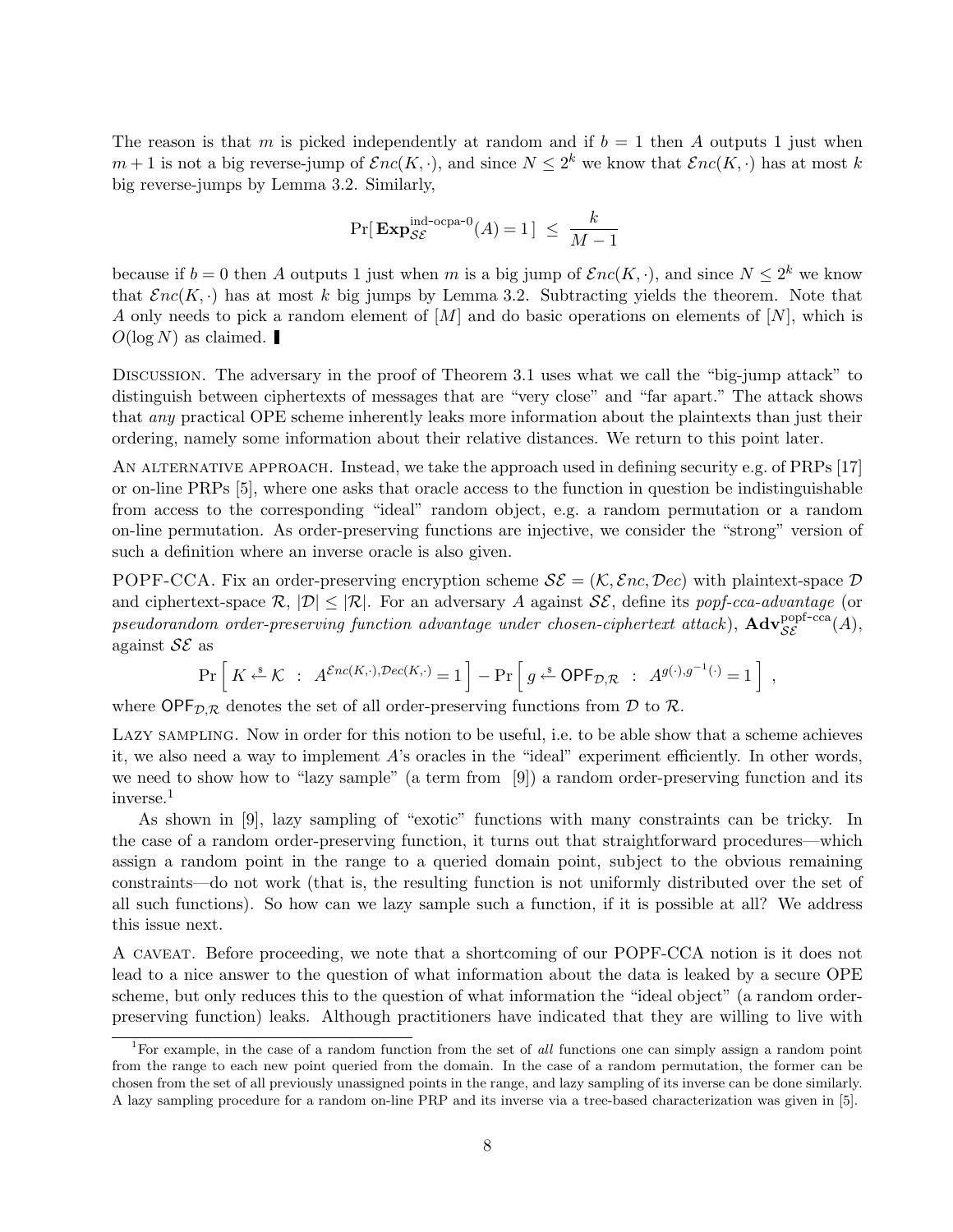the security limitations of OPE for its useful functionality, more precisely characterizing the latter remains an important next step before our schemes should be considered for practical deployment.

# 4 Lazy Sampling a Random Order-Preserving Function

In this section, we show how to lazy-sample a random order-preserving function and its inverse. This result may also be of independent interest, since the more general question of what functions can be lazy-sampled is interesting in its own right, and it may find other applications as well, e.g. to [12]. We first uncover a connection between a random order-preserving function and the hypergeometric (HG) probability distribution.

#### 4.1 The Hypergeometric Connection

To gain some intuition we start with the following claim.

**Proposition 4.1** There is bijection between the set  $\mathsf{OPF}_{\mathcal{D},\mathcal{R}}$  containing all order-preserving functions from a domain D of size M to a range R of size  $N \geq M$  and the set of all possible combinations of M out of N ordered items.

**Proof:** Without loss of generality, it is enough to prove the result for domain  $[M]$  and range  $[N]$ . Imagine a graph with its x-axis marked with integers from 1 to M and its  $y = f(x)$ -axis marked with integers from 1 to N. Given S, a set of M distinct integers from  $[N]$ , construct an order-preserving function from  $[M]$  to  $[N]$  by mapping each  $i \in [M]$  to the *i*th smallest element in S. So, an M-outof-N combination corresponds to a unique order-preserving function. On the other hand, consider an order-preserving function f from  $[M]$  to  $[N]$ . The image of f defines a set of M distinct objects in  $[N]$ , so an order-preserving function corresponds to a unique M-out-of-N combination.

Using the above combination-based characterization it is straightforward to justify the following equality, defined for  $M, N \in \mathbb{N}$  and any  $x, x + 1 \in [M], y \in [N]$ :

$$
\Pr[f(x) \le y < f(x+1) \colon f \stackrel{\ast}{\leftarrow} \mathsf{OPF}_{[M],[N]}] = \frac{\binom{y}{x} \cdot \binom{N-y}{M-x}}{\binom{N}{M}} \,. \tag{1}
$$

Now let us recall a particular distribution dealing with an experiment of selecting from combinations of items.

HYPERGEOMETRIC DISTRIBUTION. Consider the following balls-and-bins model. Assume we have  $N$ balls in a bin out of which M balls are black and  $N - M$  balls are white. At each step we draw a ball at random, without replacement. Consider a random variable  $X$  that describes the number of black balls chosen after a sample size of y balls are picked. This random variable has a hypergeometric distribution, and the probability that  $X = x$  for the parameters  $N, M, y$  is

$$
P_{HGD}(x; N, M, y) = \frac{\binom{y}{x} \cdot \binom{N-y}{M-x}}{\binom{N}{M}}.
$$

Notice the equality to the right hand side of Equation (1). Intuitively, this equality means we can view constructing a random order–preserving function f from  $[M]$  to  $[N]$  as an experiment where we have N balls, M of which are black. Choosing balls randomly without replacement, if the y-th ball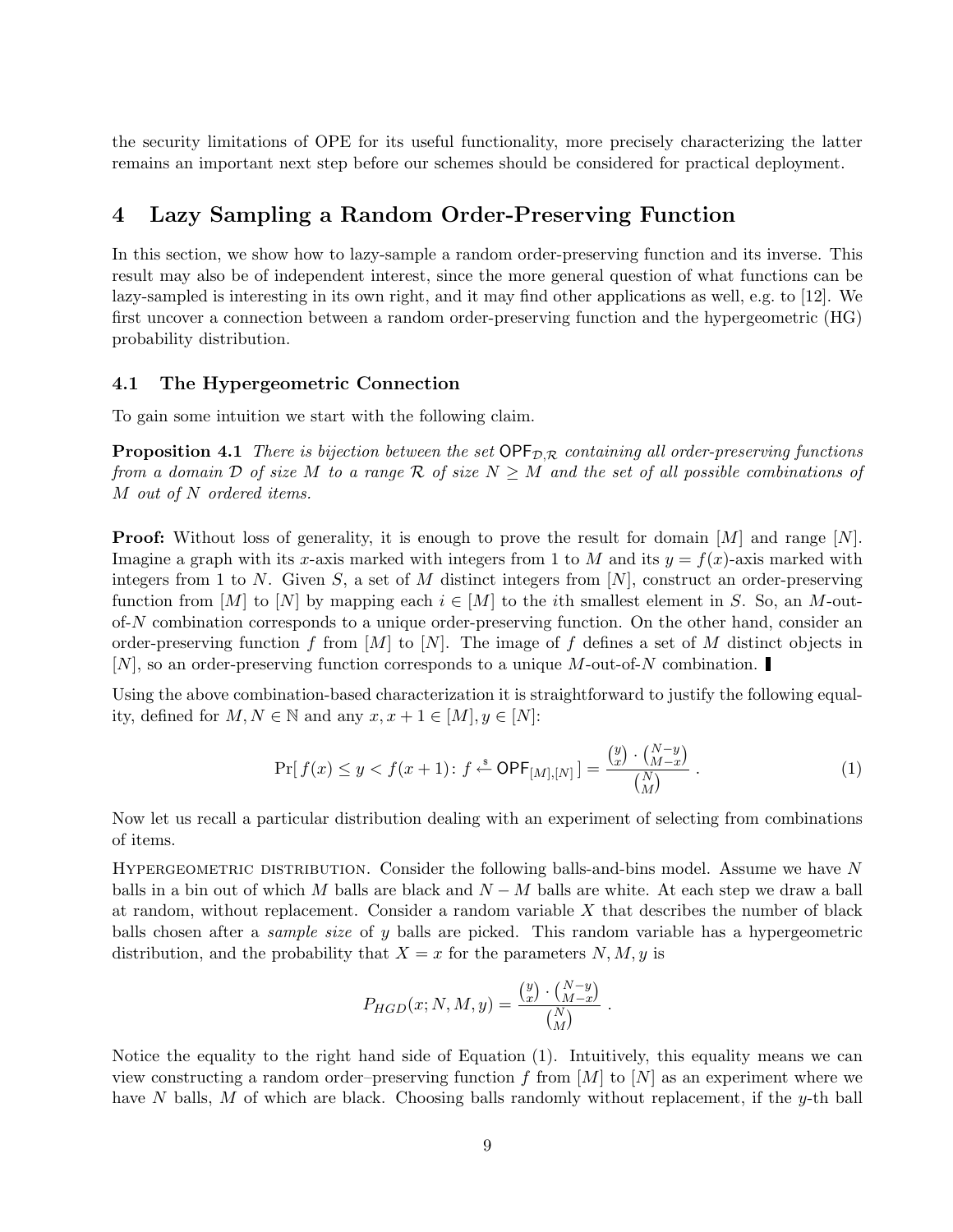we pick is black then the least unmapped point in the domain is mapped to y under f. Of course, this experiment is too inefficient to be performed directly. But we will use the hypergeometric distribution to design procedures that efficiently and recursively lazy sample a random order-preserving function and its inverse.

#### 4.2 The LazySample Algorithms

Here we give our algorithms LazySample, LazySampleInv that lazy sample a random orderpreserving function from domain D to range  $\mathcal{R}, |\mathcal{D}| \leq |\mathcal{R}|$ , and its inverse, respectively. The algorithms share and maintain joint state. We assume that both  $D$  and  $R$  are sets of consecutive integers.

Two subroutines. Our algorithms make use of two subroutines. The first, denoted HGD, takes inputs  $\mathcal{D}, \mathcal{R}$ , and  $y \in \mathcal{R}$  to return  $x \in \mathcal{D}$  such that for each  $x^* \in \mathcal{D}$  we have  $x = x^*$  with probability  $P_{HGD}(x-d; |\mathcal{R}|, |\mathcal{D}|, y-r)$  over the coins of HGD, where  $d = \min(\mathcal{D})-1$  and  $r = \min(\mathcal{R})-1$ . (Efficient algorithms for this exist, and we discuss them in Section 4.5.) The second, denoted GetCoins, takes inputs  $1^{\ell}, \mathcal{D}, \mathcal{R}$ , and  $b||z$ , where  $b \in \{0, 1\}$  and  $z \in \mathcal{R}$  if  $b = 0$  and  $z \in \mathcal{D}$  otherwise, to return  $cc \in \{0, 1\}^{\ell}$ .

THE ALGORITHMS. To define our algorithms, let us denote by  $w \stackrel{c}{\leftarrow} S$  that w is assigned a value sampled uniformly at random from set S using coins cc of length  $\ell_S$ , where  $\ell_S$  denotes the number of coins needed to do so. Let  $\ell_1 = \ell(\mathcal{D}, \mathcal{R}, y)$  denote the number of coins needed by HGD on inputs  $\mathcal{D}, \mathcal{R}, y$ . Our algorithms are given in Figure 1. Note that the arrays F, I, initially empty, are global and shared between the algorithms; also, for now, think of GetCoins as returning fresh random coins. We later implement it by using a PRF on the same parameters to eliminate the joint state.

OVERVIEW. To determine the image of input  $m$ , **LazySample** employs a strategy of mapping "range" gaps" to "domain gaps" in a recursive, binary search manner. By "range gap" or "domain gap," we mean an imaginary barrier between two consecutive points in the range or domain, respectively. When run, the algorithm first maps the middle range gap y (the gap between the middle two range points) to a domain gap. To determine the mapping, on line 11 it sets, according to the hypergeometric distribution, how many points in  $\mathcal D$  are mapped up to range point y and stores this value in array I. (In the future the array is referenced instead of choosing this value anew.) Thus we have that  $f(x) \leq y \leq f(x+1)$  (cf. Equation (1)), where  $x = d + I[\mathcal{D}, \mathcal{R}, y]$  as computed on line 12. So, we can view the range gap between y and  $y + 1$  as having been mapped to the domain gap between x and  $x+1$ .

If the input domain point m is below (resp. above) the domain gap, the algorithm recurses on line 19 on the lower (resp. upper) half of the range and the lower (resp. upper) part of the domain, mapping further "middle" range gaps to domain gaps. This process continues until the gaps on either side of m have been mapped to by some range gaps. Finally, on line 07, the algorithm samples a range point uniformly at random from the "window" defined by the range gaps corresponding to m's neighboring domain gaps. The is result assigned to array  $F$  as the image of  $m$  under the lazy-sampled function.

#### 4.3 Correctness

When GetCoins returns truly random coins, it is not hard to observe that **LazySample**, **LazySam**pleInv are consistent and sample an order-preserving function and its inverse respectively. But we need a stronger claim; namely, that our algorithms sample a *random* order-preserving function and its inverse. We show this by arguing that any (even computationally unbounded) adversary has no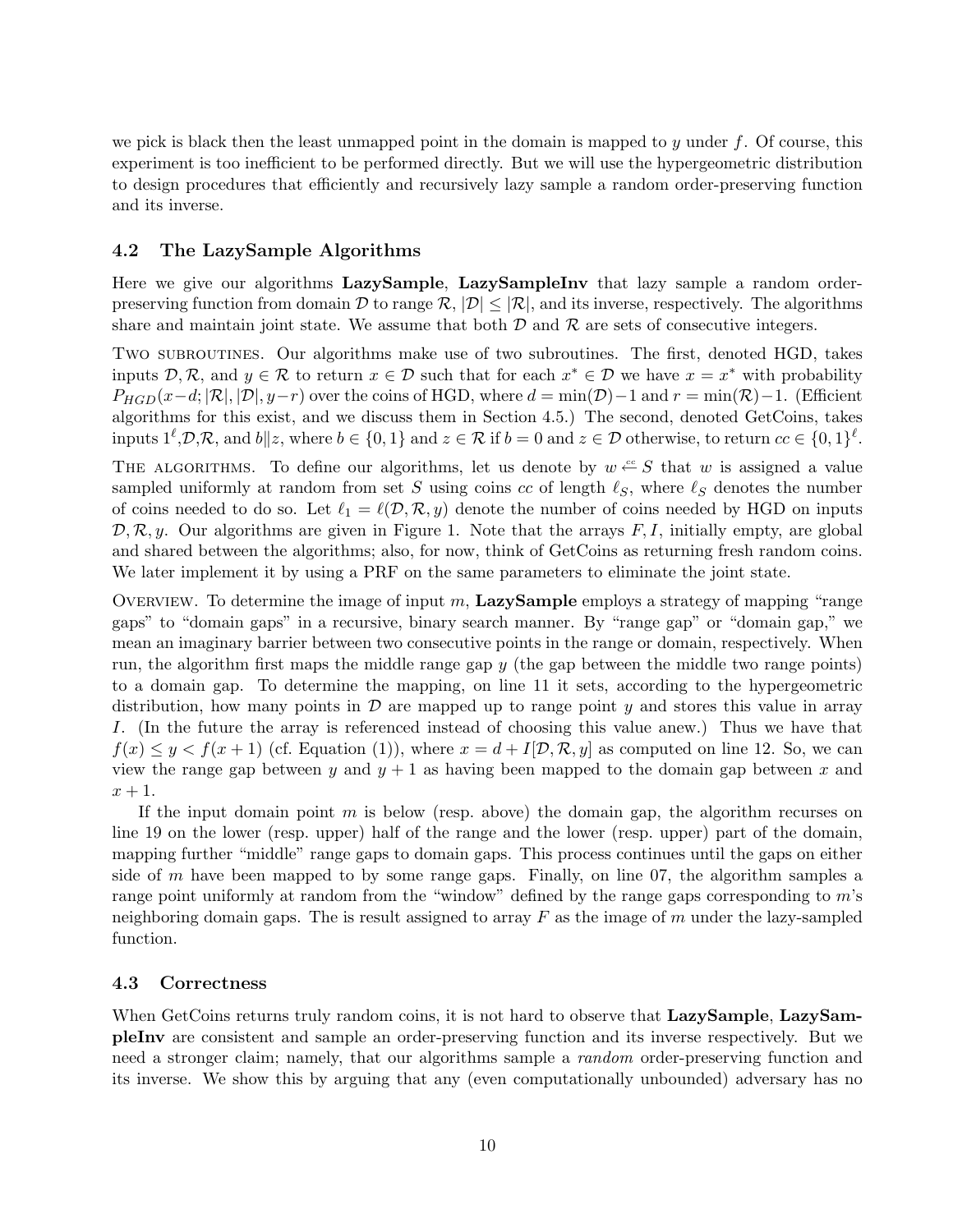LazySample $(D, \mathcal{R}, m)$  $M \leftarrow |\mathcal{D}|$  ;  $N \leftarrow |\mathcal{R}|$  $d \leftarrow \min(\mathcal{D}) - 1$ ;  $r \leftarrow \min(\mathcal{R}) - 1$  $y \leftarrow r + \lceil N/2 \rceil$ 04 If  $|\mathcal{D}| = 1$  then 05 If  $F[\mathcal{D}, \mathcal{R}, m]$  is undefined then  $cc \stackrel{\hspace{0.1em}\mathsf{\scriptscriptstyle\$}}{=} \operatorname{GetCoins}(1^{\ell_{\mathcal{R}}}, \mathcal{D}, \mathcal{R}, 1 \| m)$  $F[\mathcal{D}, \mathcal{R}, m] \stackrel{cc}{\leftarrow} \mathcal{R}$ 08 Return  $F[\mathcal{D}, \mathcal{R}, m]$ 09 If  $I[D, \mathcal{R}, y]$  is undefined then  $cc \stackrel{\hspace{0.1em}\mathsf{\scriptscriptstyle\$}}{=} \operatorname{GetCoins}(1^{\ell_1}, \mathcal{D}, \mathcal{R}, 0 \| y)$  $I[\mathcal{D}, \mathcal{R}, y] \stackrel{\text{*}}{\leftarrow} \text{HGD}(\mathcal{D}, \mathcal{R}, y; cc)$  $x \leftarrow I[\mathcal{D}, \mathcal{R}, y]$ 13 If  $m \leq x$  then  $\mathcal{D} \leftarrow \{d+1,\ldots,x\}$  $\mathcal{R} \leftarrow \{r+1,\ldots,y\}$ 16 Else  $\mathcal{D} \leftarrow \{x+1,\ldots,d+M\}$  $\mathcal{R} \leftarrow \{y+1,\ldots,r+N\}$ 19 Return LazySample $(D, \mathcal{R}, m)$ LazySampleInv $(D, \mathcal{R}, c)$  $M \leftarrow |\mathcal{D}|$  ;  $N \leftarrow |\mathcal{R}|$  $d \leftarrow \min(\mathcal{D}) - 1$ ;  $r \leftarrow \min(\mathcal{R}) - 1$  $y \leftarrow r + \lceil N/2 \rceil$ 23 If  $|\mathcal{D}| = 1$  then  $m \leftarrow \min(\mathcal{D})$ 24 If  $F[D, \mathcal{R}, m]$  is undefined then  $cc \stackrel{\hspace{0.1em}\mathsf{\scriptscriptstyle\$}}{=} \operatorname{GetCoins}(1^{\ell_{\mathcal{R}}}, \mathcal{D}, \mathcal{R}, 1 \| m)$  $F[\mathcal{D}, \mathcal{R}, m] \stackrel{cc}{\leftarrow} \mathcal{R}$ 27 If  $F[\mathcal{D}, \mathcal{R}, m] = c$  then return m Else return ⊥ 29 If  $I[D, \mathcal{R}, y]$  is undefined then  $cc \stackrel{\hspace{0.1em}\mathsf{\scriptscriptstyle\$}}{\leftarrow} \operatorname{GetCoins}(1^{\ell_1}, \mathcal{D}, \mathcal{R}, 0 \| y)$  $I[\mathcal{D}, \mathcal{R}, y] \stackrel{\text{\sf s}}{\leftarrow} \text{HGD}(\mathcal{D}, \mathcal{R}, y; cc)$  $x \leftarrow I[\mathcal{D}, \mathcal{R}, y]$ 33 If  $c \leq y$  then  $\mathcal{D} \leftarrow \{d+1,\ldots,x\}$  $\mathcal{R} \leftarrow \{r+1,\ldots,y\}$ 36 Else  $\mathcal{D} \leftarrow \{x+1,\ldots,d+M\}$  $\mathcal{R} \leftarrow \{y+1,\ldots,r+N\}$ 39 Return LazySampleInv $(D, \mathcal{R}, c)$ 

Figure 1: The LazySample, LazySampleInv algorithms.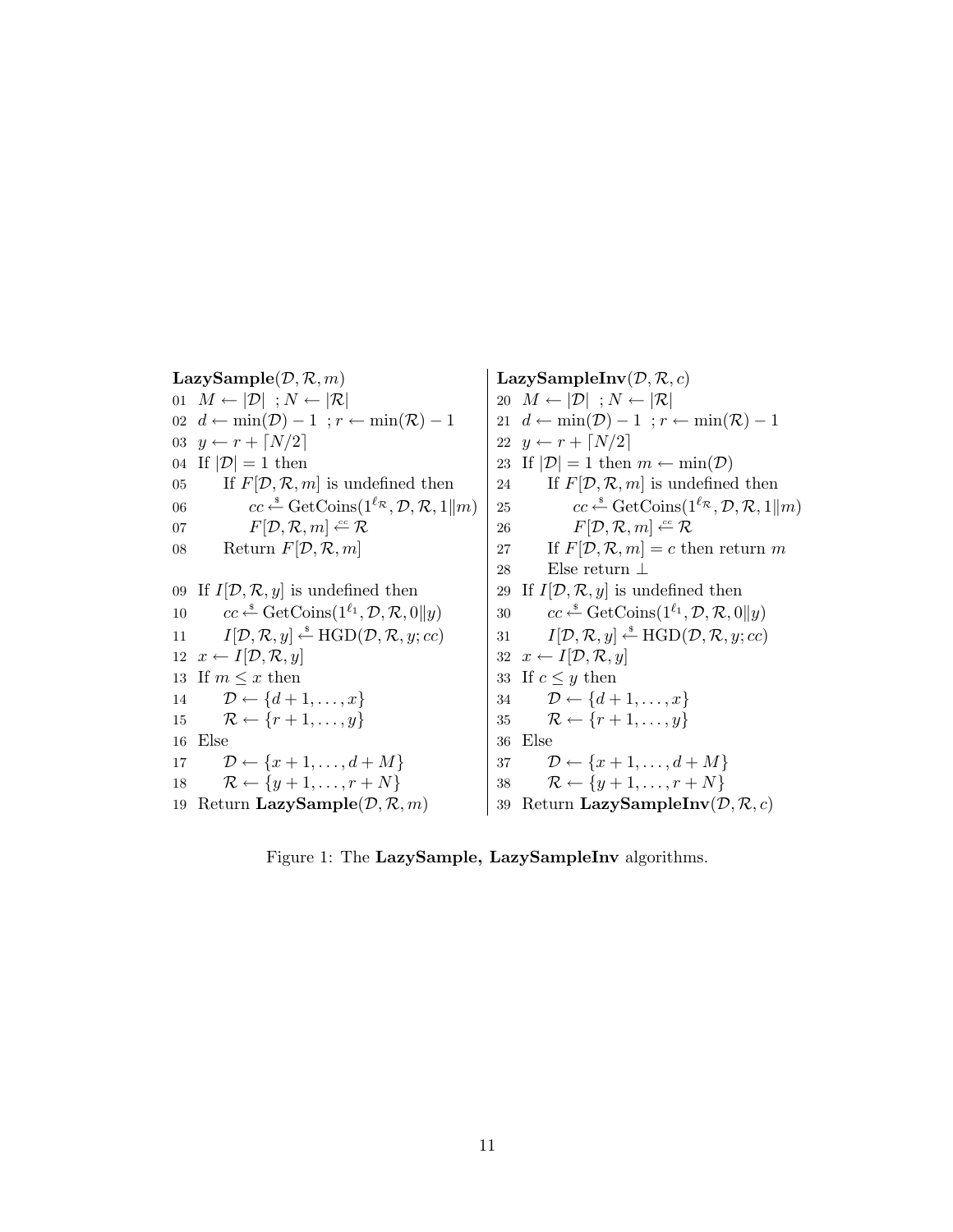advantage in distinguishing oracle access to a random order-preserving function and its inverse from that to the algorithms LazySample, LazySampleInv. The following theorem states this claim.

**Theorem 4.2** Suppose GetCoins returns truly random coins on each new input. Then for any (even computationally unbounded) algorithm A we have

$$
\Pr[A^{g(\cdot),g^{-1}(\cdot)}=1] = \Pr[A^{LazySample(\mathcal{D},\mathcal{R},\cdot),LazySampleInv(\mathcal{D},\mathcal{R},\cdot)}=1],
$$

where g, g<sup>-1</sup> denote an order-preserving function picked at random from  $\mathsf{OPF}_{\mathcal{D},\mathcal{R}}$  and its inverse, respectively.

Proof: Since we consider unbounded adversaries, we can ignore the inverse oracle in our analysis, since such an adversary can always query all points in the domain to learn all points in the image. Let  $M = |\mathcal{D}|$ ,  $N = |\mathcal{R}|$ ,  $d = \min(\mathcal{D}) - 1$ , and  $r = \min(\mathcal{R}) - 1$ . We will say that two functions  $g, h : \mathcal{D} \to \mathcal{R}$ are equivalent if  $g(m) = h(m)$  for all  $m \in \mathcal{D}$ . (Note that if  $\mathcal{D} = \emptyset$ , any two functions  $g, h : \mathcal{D} \to \mathcal{R}$  are vacuously equivalent.) Let f be any function in  $\mathsf{OPF}_{\mathcal{D},\mathcal{R}}$ . To prove the theorem, it is enough to show that the function defined by LazySample( $\mathcal{D}, \mathcal{R}, \cdot$ ) is equivalent to f with probability  $1/|\mathsf{OPT}_{\mathcal{D},\mathcal{R}}|$ . We prove this using strong induction on M and N.

Consider the base case where  $M = 1$ , i.e.,  $\mathcal{D} = \{m\}$  for some m, and  $N \geq M$ . When it is first called, **LazySample**( $\mathcal{D}, \mathcal{R}, m$ ) will determine an element c uniformly at random from  $\mathcal{R}$  and enter it into  $F[D, \mathcal{R}, m]$ , whereupon any future calls of LazySample( $D, \mathcal{R}, m$ ) will always output  $F[D, \mathcal{R}, m] = c$ . Thus, the output of LazySample( $\mathcal{D}, \mathcal{R}, m$ ) is always c, so LazySample( $\mathcal{D}, \mathcal{R}, \cdot$ ) is equivalent to f if and only if  $c = f(m)$ . Since c is chosen randomly from  $\mathcal{R}$ ,  $c = f(m)$  with probability  $1/|\mathcal{R}|$ . Thus, **LazySample**( $\mathcal{D}, \mathcal{R}, m$ ) is equivalent to  $f(m)$  with probability  $1/|\mathcal{R}| = 1/|\text{OPT}_{\mathcal{D},\mathcal{R}}|$ .

Now suppose  $M > 1$ , and  $N \geq M$ . As an induction hypothesis assume that for all domains  $\mathcal{D}'$  of size M' and ranges  $\mathcal{R}'$  of size  $N' \geq M'$ , where either  $M' < M$  or  $(M' = M$  and  $N' < N$ ), and for any function f' in OPF<sub>D',R'</sub>, LazySample(D',R', ·) is equivalent to f' with probability  $1/|\text{OPF}_{\mathcal{D}',\mathcal{R}'}|$ .

The first time it is called, LazySample( $\mathcal{D}, \mathcal{R}, \cdot$ ) first computes  $I[\mathcal{D}, \mathcal{R}, y] \stackrel{\text{s}}{\leftarrow} \text{HGD}(\mathcal{R}, \mathcal{D}, y - r)$ , where  $y = r + [N/2], r = \min(\mathcal{R}) - 1.$  Henceforth, on this and future calls of LazySample( $\mathcal{D}, \mathcal{R}, m$ ), the algorithm sets  $x = d + I[\mathcal{D}, \mathcal{R}, y - r]$  and will run LazySample( $\mathcal{D}_1, \mathcal{R}_1, m$ ) if  $m \leq x$ , or run **LazySample**( $\mathcal{D}_2, \mathcal{R}_2, m$ ) if  $m > x$ , where  $\mathcal{D}_1 = \{1, ..., x\}$ ,  $\mathcal{R}_1 = \{1, ..., y\}$ ,  $\mathcal{D}_2 = \{x + 1, ..., M\}$ ,  $\mathcal{R}_2 = \{y+1,\ldots,N\}$ . Let  $f_1$  be f restricted to the domain  $\mathcal{D}_1$ , and let  $f_2$  be f restricted to the domain  $\mathcal{D}_2$ . Let  $x_0$  be the unique integer in  $\mathcal{D} \cup \{d\}$  such that  $f(z) \leq y$  for all  $z \in \mathcal{D}$ ,  $z \leq x_0$ , and  $f(z) > y$ for all  $z \in \mathcal{D}$ ,  $z > x_0$ . Note then that LazySample( $\mathcal{D}, \mathcal{R}, \cdot$ ) is equivalent to f if and only if all three of the following events occur:

- $E_1$ : f restricted to range  $\mathcal{R}_1$  stays within domain  $\mathcal{D}_1$ , and f restricted to range  $\mathcal{R}_2$  stays within domain  $\mathcal{D}_2$ —that is, x is chosen to be  $x_0$ .
- $E_2$ : **LazySample** $(\mathcal{D}_1, \mathcal{R}_1, \cdot)$  is equivalent to  $f_1$ .
- $E_3$ : **LazySample** $(\mathcal{D}_2, \mathcal{R}_2, \cdot)$  is equivalent to  $f_2$ .

By the law of conditional probability, and since  $E_2$  and  $E_3$  are independent,

$$
Pr[E_1 \cap E_2 \cap E_3] = Pr[E_1] \cdot Pr[E_2 \cap E_3 | E_1] = Pr[E_1] \cdot Pr[E_2 | E_1] \cdot Pr[E_3 | E_1].
$$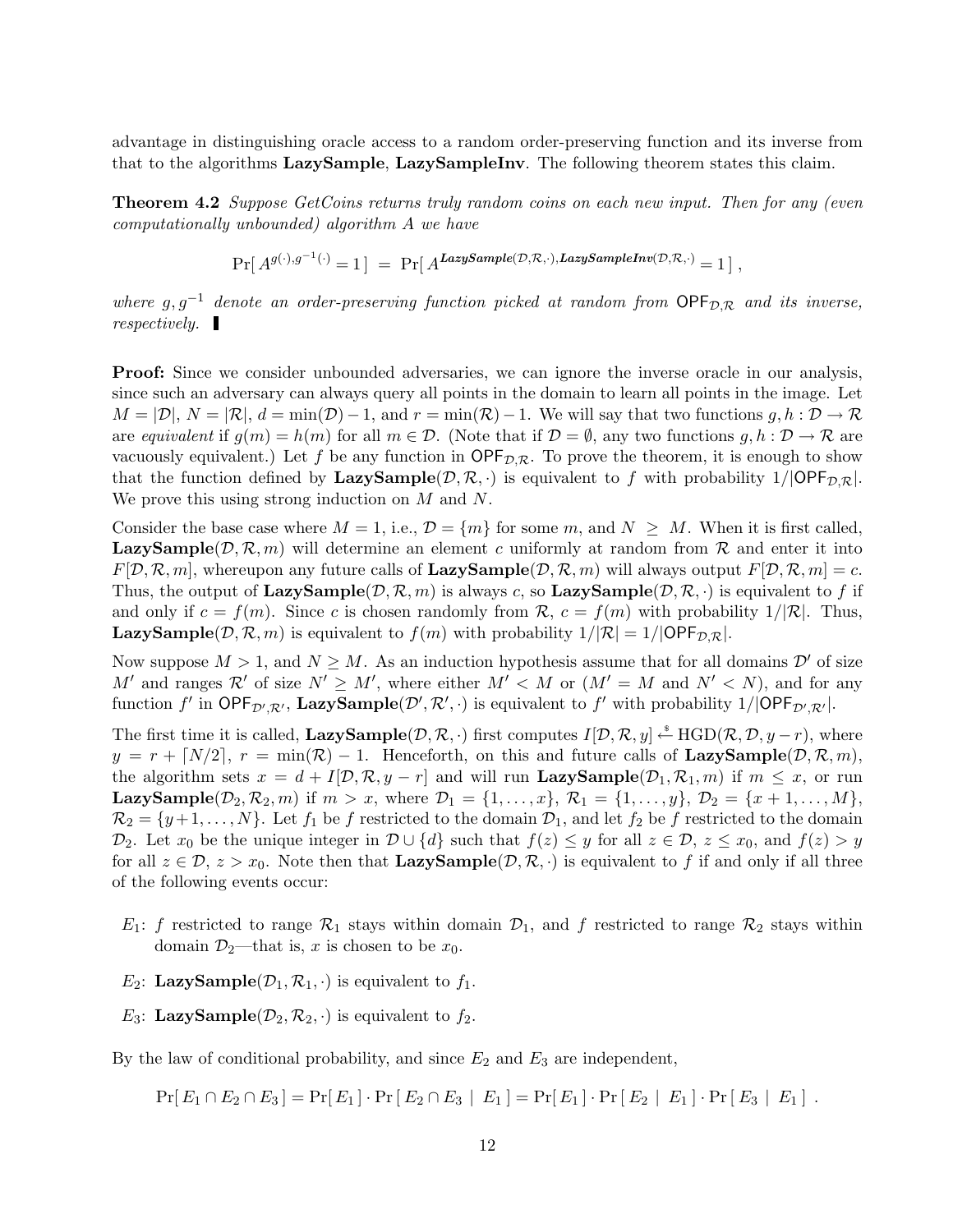$Pr[E_1]$  is the hypergeometric probability that  $HGD(\mathcal{R}, \mathcal{D}, y - r)$  will return  $x_0 - d$ , so

$$
Pr[E_1] = P_{HGD}(x_0 - d; N, M, \lceil N/2 \rceil) = \frac{\binom{\lceil N/2 \rceil}{x_0 - d} \binom{N - \lceil N/2 \rceil}{M - (x_0 - d)}}{\binom{N}{M}}.
$$

Assuming for the moment that neither  $\mathcal{D}_1$  nor  $\mathcal{D}_2$  are empty, notice that both  $|\mathcal{R}_1|$  and  $|\mathcal{R}_2|$  are strictly less than  $|\mathcal{R}|$ , and  $|\mathcal{D}_1|$  and  $|\mathcal{D}_2|$  are less than or equal to  $|\mathcal{D}|$ , so the induction hypothesis holds for each. That is,  $\text{LazySample}(\mathcal{D}_1, \mathcal{R}_1, \cdot)$  is equivalent to  $f_1$  with probability  $1/|\text{OPF}_{\mathcal{D}_1, \mathcal{R}_1}| = 1/ {|\mathcal{R}_1| \choose |\mathcal{D}_1|},$ and LazySample( $\mathcal{D}_2, \mathcal{R}_2, \cdot$ ) is equivalent to  $f_2$  with probability  $1/|\mathsf{OPT}_{\mathcal{D}_2, \mathcal{R}_2}| = 1/ {|\mathcal{R}_2| \choose |\mathcal{D}_2|}$ . Thus, we have that

$$
\Pr [ E_2 | E_1 ] = \frac{1}{\binom{\lceil N/2 \rceil}{x_0 - d}} \quad \text{and} \quad \Pr [ E_3 | E_1 ] = \frac{1}{\binom{\lceil N - \lceil N/2 \rceil}{d + M - x_0}}.
$$

Also, note that if  $\mathcal{D}_1 = \emptyset$ , then  $\Pr[E_2 | E_1] = 1 = 1 / \binom{\lceil N/2 \rceil}{r_0 - d}$  $\binom{N/2}{x_0-d}$  since  $x_0=d$ . Likewise, if  $\mathcal{D}_2=\emptyset$ , then  $Pr [ E_3 | E_1 ]$  will be the same as above. We conclude that

$$
\Pr[E_1 \cap E_2 \cap E_3] = \frac{\binom{[N/2]}{x_0 - d} \binom{N - [N/2]}{M - (x_0 - d)}}{\binom{N}{M}} \cdot \frac{1}{\binom{[N/2]}{x_0 - d}} \cdot \frac{1}{\binom{N - [N/2]}{d + M - x_0}} = \frac{1}{\binom{N}{M}}.
$$

Therefore, LazySample $(D, \mathcal{R}, \cdot)$  is equivalent to f with probability  $1/{N \choose M} = 1/|\mathsf{OPT}_{\mathcal{D},\mathcal{R}}|$ . Since f was an arbitrary element of  $\mathsf{OPF}_{\mathcal{D},\mathcal{R}}$ , the result follows.

We clarify that in the theorem  $A$ 's oracles for **LazySample, LazySampleInv** in the right-handside experiment share and update joint state. It is straightforward to check, via simple probability calculations, that the theorem holds for an adversary  $A$  that makes one query. The case of multiple queries is harder. The reason is that the distribution of the responses given to subsequent queries depends on which queries A has already made, and this distribution is difficult to compute directly. Instead our proof uses strong induction in a way that parallels the recursive nature of our algorithms.

#### 4.4 Efficiency

We characterize efficiency of our algorithms in terms of the number of recursive calls made by LazySample or LazySampleInv before termination. (The proposition below is just stated in terms of LazySample for simplicity; the analogous result holds for LazySampleInv.)

**Proposition 4.3** The number of recursive calls made by LazySample is at most  $\log N + 1$  in the worst-case and at most  $5 \log M + 12$  on average.

**Proof:** For the worst case bound, note that **LazySample** performs a binary search over the range to map in the input domain point, on each recursion cutting the size of the possible range in half. Note that, by the nature of the hypergeometric probabilities, the size of the domain in each iteration can never exceed the size of the range. Thus, when the algorithm is called on a range of size 1, its domain is also of size 1, and the algorithm must terminate. Over the course of  $\log N$  binary-search recursions, the range will shrink to size 1, so we conclude that a worst-case  $\log N + 1$  recursions are required for LazySample to terminate.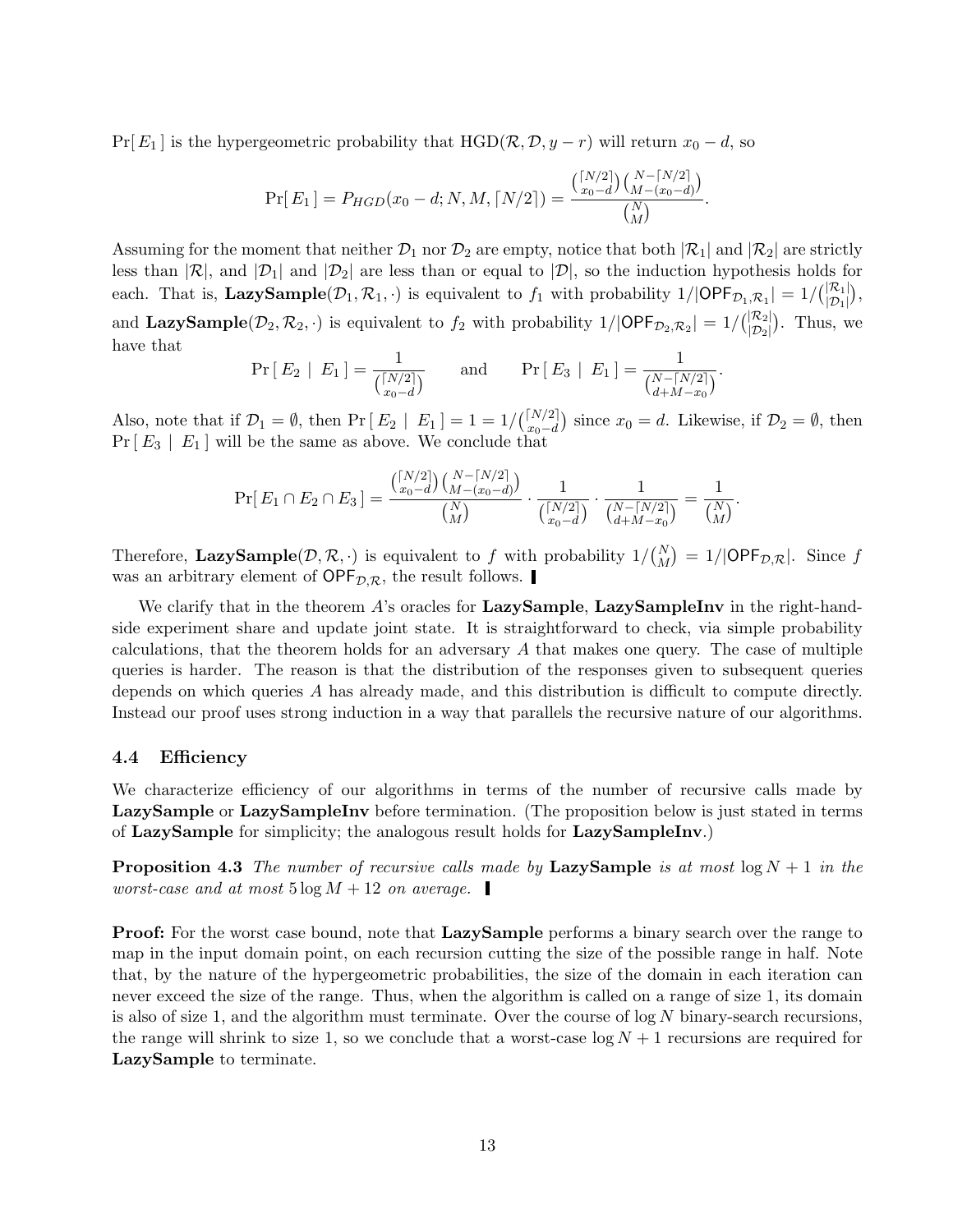For the average case bound, we use a result of Chvatal [?] that the tail of the hypergeometric distribution can be bounded so that

$$
\sum_{i=k+1}^{M} P_{HGD}(i; N, M, c) \ \leq \ e^{-2t^2 M},
$$

where t is a fraction such that  $0 \le t \le 1 - c/N$ , and  $k = (c/N + t)M$ . Taking  $c = N/2$ , this implies an upper bound on the probability of the hypergeometric distribution assigning our middle domain gap to an "outlying" domain gap:

$$
\sum_{i \notin S} P_{HGD}(i; N, M, N/2) \le 2e^{-2t^2 M} \tag{2}
$$

where S is the subdomain  $[(1/2-t)M,(1/2+t)M]$ .

For  $M < 12$ , after at most 12 calls to LazySample we will reach a domain of size 1, and terminate. So suppose that  $M \geq 12$ . Taking  $t = 1/4$  in Equation (2) implies that **LazySample** assigns the middle ciphertext gap to a plaintext gap in the "middle subdomain"  $[M/4, 3M/4]$  with probability at least  $1-2e^{-2(1/4)^2M} \geq 1-2e^{-3/2} > 1/2$ . When a domain gap in S is chosen it shrinks the current domain by a fraction of at least 3/4. So, picking in the middle subdomain  $\log_{4/3} M = \frac{\log M}{\log 4/3} < 2.5 \log M$  times will shrink it to size less than 12. Since the probability to pick in the middle subdomain is greater than  $1/2$  on each recursive call of LazySample, we expect at most  $5 \log M$  recursive calls to reach domain size  $M < 12$ . Therefore, in total at most  $5 \log M + 12$  recursive calls are needed on average to map an input domain point.

Note that the algorithms make one call to HGD on each recursion, so an upper-bound on their running-times is then at most  $(\log N + 1) \cdot T_{\text{HGD}}$  in the worst-case and at most  $(5 \log M + 12) \cdot T_{\text{HGD}}$ on average, where  $T_{\text{HGD}}$  denotes the running-time of HGD on inputs of size at most log N. However, this does not take into account the fact that the size of these inputs decrease on each recursion. Thus, better bounds may be obtained by analyzing the running-time of a specific realization of HGD.

#### 4.5 Realizing HGD

An efficient implementation of sampling algorithm HGD was designed by Kachitvichyanukul and Schmeiser [22]. Their algorithm is exact; it is not an approximation by a related distribution. It is implemented in Wolfram Mathematica and other libraries, and is fast even for large parameters. However, on small parameters the algorithms of [29] perform better. Since the parameter size to HGD in our LazySample algorithms shrinks across the recursive calls from large to small, it could be advantageous to switch algorithms at some threshold. We refer the reader to [29, 22, 23, 14] for more details.

We comment that the algorithms of [22] are technically only "exact" when the underlying floatingpoint operations can be performed to infinite precision. In practice, one has to be careful of truncation error. For simplicity, Theorem 4.2 did not take this into account, as in theory the error can be made arbitrarily small by increasing the precision of floating-point operations (independently of  $M, N$ ). But we make this point explicit in Theorem 5.3 that analyzes security of our actual scheme.

## 5 Our OPE Scheme and its Analysis

Algorithms LazySample, LazySampleInv cannot be directly converted into encryption and decryption procedures because they share and update a joint state, namely arrays  $F$  and  $I$ , which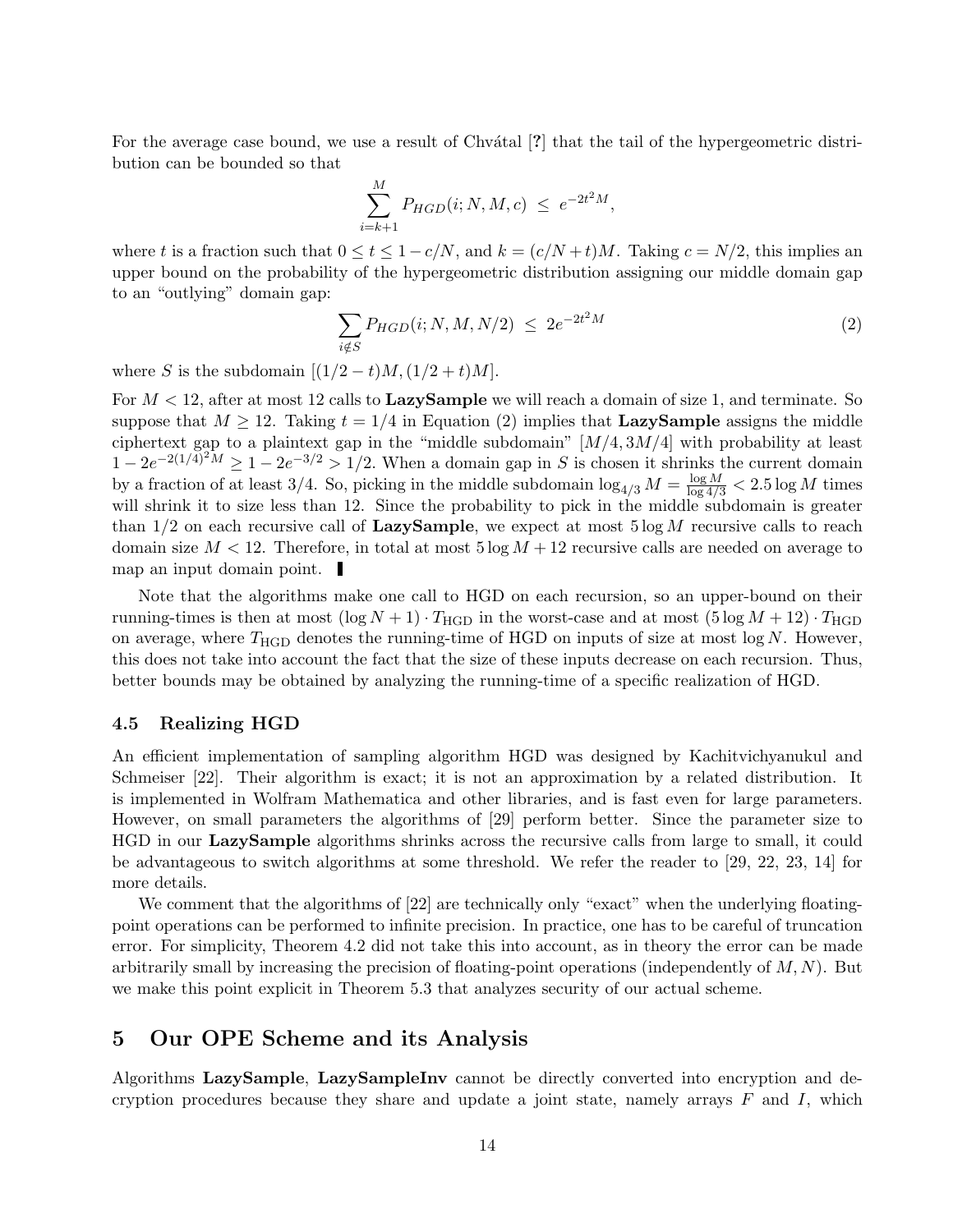store the outputs of the randomized algorithm HGD. For our actual scheme, we can eliminate this shared state by implementing the subroutine GetCoins, which produces coins for HGD, as a PRF and (re-)constructing entries of  $F$  and  $I$  on-the-fly as needed. However, coming up with a practical yet provably secure construction requires some care. Below we give the details of our PRF implementation for this purpose, which we call TapeGen.

#### 5.1 The TapeGen PRF

LENGTH-FLEXIBLE PRFS. In practice, it is desirable that TapeGen be both variable input-length (VIL)- and variable output-length (VOL)-PRF,<sup>2</sup> a primitive we call a *length-flexible* (LF)-PRF. (In particular, the number of coins used by HGD can be beyond one block of an underlying blockcipher in length, ruling out the use of most practical pseudorandom VIL-MACs.) That is, LF-PRF TapeGen with key-space Keys takes as input a key  $K \in Keys$ , an output length  $1^{\ell}$ , and  $x \in \{0,1\}^*$  to return  $y \in \{0,1\}^{\ell}$ . Define the following oracle R taking inputs  $1^{\ell}$  and  $x \in \{0,1\}^*$  to return  $y \in \{0,1\}^{\ell}$ , which maintains as state an array D:

**Oracle** 
$$
R(1^{\ell}, x)
$$
  
\nIf  $|D[x]| < \ell$  then  
\n $r \stackrel{s}{\leftarrow} \{0, 1\}^{\ell - |D[x]|}$   
\n $D[x] \leftarrow D[x] \| r$   
\nReturn  $D[x]_1 \dots D[x]_\ell$ 

Above and in what follows,  $s_i$  denotes the *i*-th bit of a string s, and we require everywhere that  $\ell < \ell_{\max}$ for an associated maximum output length  $\ell_{\text{max}}$ . For an adversary A, define its *lf-prf-advantage* against TapeGen as

$$
\label{eq:adv} \mathbf{Adv}_{\mathsf{TapeGen}}^{\mathsf{lf}\text{-}\mathsf{prf}}(A) \ = \ \Pr[\,A^{\mathsf{TapeGen}(K,\cdot,\cdot)}=1\,] - \Pr[\,A^{R(\cdot,\cdot)}=1\,] \ ,
$$

where the left probability is over the random choice of  $K \in K$ eys. Most practical VIL-MACs (message authentication codes) are PRFs and are therefore VIL-PRFs, but the VOL-PRF requirement does not seem to have been addressed previously. To achieve it we suggest using a VOL-PRG (pseudorandom generator) as well. Let us define the latter.

VARIABLE-OUTPUT-LENGTH PRGS. Let G be an algorithm that on input a seed  $s \in \{0,1\}^k$  and an output length  $1^{\ell}$  returns  $y \in \{0,1\}^{\ell}$ . Let  $\mathcal{O}_G$  be the oracle that on input  $1^{\ell}$  chooses a random seed  $s \in \{0,1\}^k$  and returns  $G(s,\ell)$ , and let S be the oracle that on input  $1^{\ell}$  returns a random string  $r \in \{0,1\}^{\ell}$ . For an adversary A, define its vol-prg-advantage against G as

$$
Adv_G^{\text{vol-prg}}(A) = Pr[A^{\mathcal{O}_G(\cdot)} = 1] - Pr[A^{S(\cdot)} = 1].
$$

As before, we require above that  $\ell < \ell_{\text{max}}$  for an associated maximum output length  $\ell_{\text{max}}$ . Call G consistent if  $Pr[G(s, \ell') = G(s, \ell)_1 ... G(s, \ell)_{\ell'}] = 1$  for all  $\ell' < \ell$ , with the probability over the choice of a random seed  $s \in \{0,1\}^k$ . Most PRGs are consistent due to their "iterated" structure.

Our LF-PRF construction. We propose a general construction of an LF-PRF that composes a VIL-PRF with a consistent VOL-PRG, namely using the output of the former as the seed for the latter. Formally, let  $F$  be a VIL-PRF and  $G$  be a consistent VOL-PRG, and define the associated pseudorandom tape generation function TapeGen which on inputs  $K, 1^{\ell}, x$  returns  $G(1^{\ell}, F(K, x))$ . The following says that TapeGen is indeed an LF-PRF if  $F$  is a VIL-PRF and  $G$  is a VOL-PRG.

<sup>&</sup>lt;sup>2</sup>That is, a VIL-PRF takes inputs of varying lengths. A VOL-PRF produces outputs of varying lengths specified by an additional input parameter.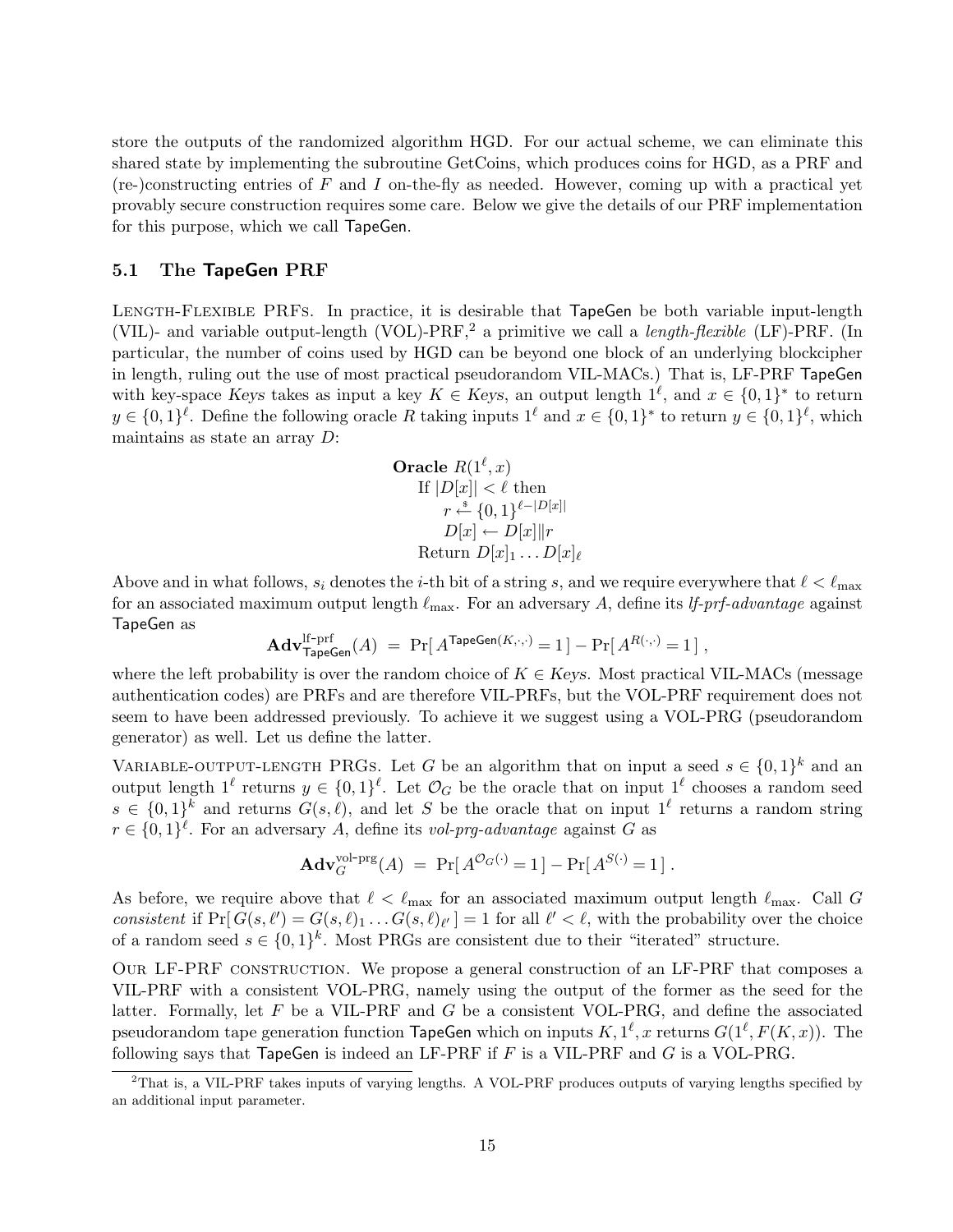**Proposition 5.1** Let A be an adversary against TapeGen that makes at most q queries to its oracle of total input length  $\ell_{in}$  and total output length  $\ell_{out}$ . Then there exists an adversary  $B_1$  against F and an adversary  $B_2$  against G such that

$$
\mathbf{Adv}_{\mathsf{TapeGen}}^{\mathrm{lf-prf}}(A) \ \leq \ 2 \cdot (\mathbf{Adv}_{F}^{\mathrm{prf}}(B_1) + \mathbf{Adv}_{G}^{\mathrm{vol-prg}}(B_2)) \ .
$$

Adversaries  $B_1, B_2$  make at most q queries of total input length  $\ell_{in}$  or total output length  $\ell_{out}$  to their respective oracles and run in the time of  $A$ .

**Proof:** We use a standard hybrid argument, changing the experiment where A has oracle TapeGen $(K, \cdot, \cdot)$ into one with oracle  $\mathcal{O}_R(\cdot, \cdot)$  in two steps. Namely, first change the former oracle to on input  $\ell, x$  output not  $G(\ell, F(K, x))$  but  $G(\ell, s)$  for a independent random  $s \in \{0,1\}^k$ . The change in A's advantage is bounded by  $\mathbf{Adv}_{F}^{\text{prf}}(B_1)$ , where  $B_1$  is the PRF adversary against F that runs A, responding to a query  $\ell, x$  by querying its own oracle with x to receive response y, and then returning  $G(\ell, y)$  to A. Next change A's oracle to on input  $\ell, x$  return  $\mathcal{O}_R(\ell, x)$ . This time the change in A's advantage is bounded by  $\mathbf{Adv}_{G}^{\text{vol-prg}}(B_2)$ , where  $B_2$  is the VOL-PRG adversary against G that runs A, responding to a query  $\ell, x$  with the response it receives to query  $\ell$  to its own oracle, and the proposition follows. П

Concretely, we suggest the following blockcipher-based consistent VOL-PRG for G. Let  $E: \{0,1\}^k \times$  $\{0,1\}^n \to \{0,1\}^n$  be a blockcipher. Define the associated VOL-PRG  $G[E]$  with seed-length k and maximum output length  $n \cdot 2^n$ , where G[E] on input  $s \in \{0,1\}^k$  and  $1^\ell$  outputs the first  $\ell$  bits of the sequence  $E(s,\langle 1\rangle)\|E(s,\langle 2\rangle)\|\dots$  (Here  $\langle i\rangle$  denotes the *n*-bit binary encoding of  $i \in \mathbb{N}$ .) The following says that  $G[E]$  is a consistent VOL-PRG if E is a PRF.

**Proposition 5.2** Let  $E: \{0,1\}^k \times \{0,1\}^n \rightarrow \{0,1\}^n$  be a blockcipher, and let A be an adversary against  $G[E]$  making at most q oracle queries whose responses total at most  $p \cdot n$  bits. Then there is an adversary B against E such that

$$
\mathbf{Adv}_{G[E]}^{\text{vol-prg}}(A) \ \leq \ 2q \cdot \mathbf{Adv}_{E}^{\text{prf}}(B) \ .
$$

Adversary B makes at most p queries to its oracle and runs in the time of A. Furthermore,  $G[E]$  is consistent.

It is easy to prove the above for a VOL-PRG adversary making 1 query, and then the proposition follows by a standard hybrid argument.

Now, to instantiate the VIL-PRF  $F$  in the TapeGen construction, we suggest OMAC (aka. CMAC) [21], which is also blockcipher-based and introduces no additional assumption. Then the secret-key for TapeGen consists only of that for OMAC, which in turn consists of just one key for the underlying blockcipher (e.g. AES).

#### 5.2 Our OPE Scheme and its Analysis

The scheme. Let TapeGen be as above, with key-space Keys. Our associated order-preserving encryption scheme  $\mathcal{OPE}$ [TapeGen] = (K,  $\mathcal{E}nc, \mathcal{D}ec$ ) is defined as follows. The plaintext and ciphertextspaces are sets of consecutive integers  $\mathcal{D}, \mathcal{R}$ , respectively. Algorithm K returns a random  $K \in K$ eys. Algorithms  $Enc$ ,  $Dec$  are the same as LazySample, LazySampleInv, respectively, except that HGD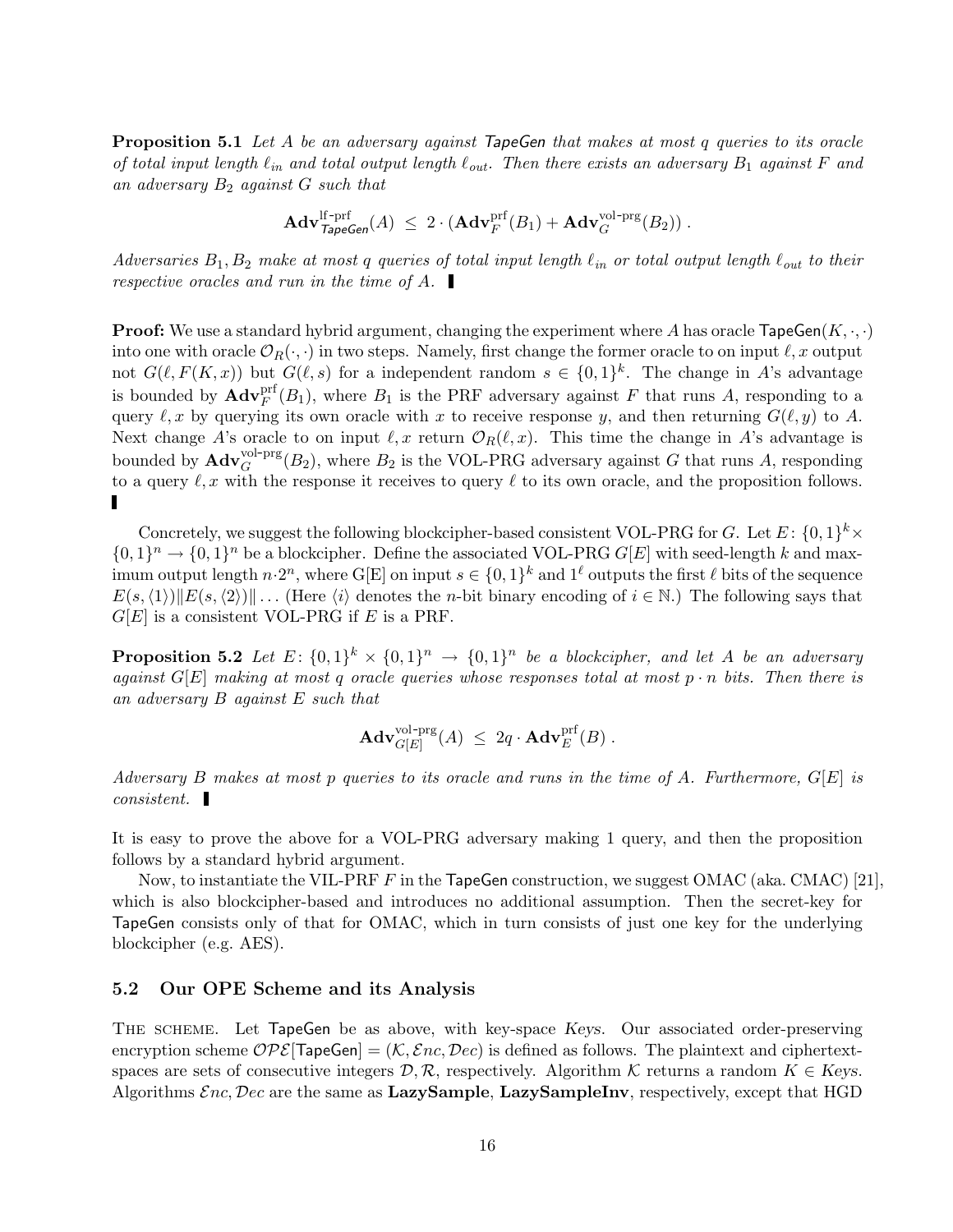| $Dec_K(D, R, c)$                                                                                                                                        |
|---------------------------------------------------------------------------------------------------------------------------------------------------------|
| 17 $M \leftarrow  \mathcal{D} $ ; $N \leftarrow  \mathcal{R} $                                                                                          |
| 18 $d \leftarrow \min(\mathcal{D}) - 1$ ; $r \leftarrow \min(\mathcal{R}) - 1$                                                                          |
| 19 $y \leftarrow r + \lceil N/2 \rceil$                                                                                                                 |
| 20 If $ \mathcal{D}  = 1$ then $m \leftarrow \min(\mathcal{D})$                                                                                         |
| $cc \stackrel{\hspace{0.1em}\mathsf{\scriptscriptstyle\$}}{\leftarrow}$ TapeGen $(K, 1^{\ell_{\mathcal{R}}}, (\mathcal{D}, \mathcal{R}, 1 \  m))$<br>21 |
| 22 $w \stackrel{cc}{\leftarrow} \mathcal{R}$                                                                                                            |
| 23 If $w = c$ then return m                                                                                                                             |
| Else return $\perp$<br>24                                                                                                                               |
| 25 $cc \stackrel{\hspace{0.1em}\mathsf{\scriptscriptstyle\$}}{\leftarrow}$ TapeGen $(K, 1^{\ell_1}, (\mathcal{D}, \mathcal{R}, 0 \  y))$                |
| 26 $x \stackrel{\$}{\leftarrow} \text{HGD}(\mathcal{D}, \mathcal{R}, y; cc)$                                                                            |
| 27 If $c \leq y$ then                                                                                                                                   |
| 28 $\mathcal{D} \leftarrow \{d+1,\ldots,x\}$                                                                                                            |
| 29 $\mathcal{R} \leftarrow \{r+1,\ldots,y\}$                                                                                                            |
| 30 Else                                                                                                                                                 |
| 31 $\mathcal{D} \leftarrow \{x+1,\ldots,d+M\}$                                                                                                          |
| 32 $\mathcal{R} \leftarrow \{y+1,\ldots,r+N\}$                                                                                                          |
| 33 Return $Dec_K(D, \mathcal{R}, c)$                                                                                                                    |
|                                                                                                                                                         |

Figure 2: The  $\mathcal{E}nc$ ,  $\mathcal{D}ec$  algorithms.

is implemented by the algorithm of [22] and GetCoins by TapeGen (so there is no need to store the elements of F and I). See Figure 2 for the formal descriptions of  $\mathcal{E}nc$  and  $\mathcal{D}ec$ , where as before  $\ell_1 = \ell(\mathcal{D}, \mathcal{R}, y)$  is the number of coins needed by HGD on inputs  $\mathcal{D}, \mathcal{R}, y$ , and  $\ell_{\mathcal{R}}$  is the number of coins needed to select an element of  $R$  uniformly at random. (The length parameters to TapeGen are just for convenience; one can always generate more output bits on-the-fly by invoking TapeGen again on a longer such parameter. In fact, our implementation of TapeGen can simply pick up where it left off instead of starting over.)

Security. The following theorem characterizes security of our OPE scheme, saying that it is POPF-CCA secure if TapeGen is a LF-PRF. Applying Proposition 5.2, this is reduced to pseudorandomness of an underlying blockcipher.

**Theorem 5.3** Let  $OPE$ [TapeGen] be the OPE scheme defined above with plaintext-space of size M and ciphertext-space of size N. Then for any adversary A against  $\mathcal{OPE}[T_{\mathsf{apeGen}}]$  making at most q queries to its oracles combined, there is an adversary B against TapeGen such that

$$
\mathbf{Adv}_{\mathcal{OPE}[TapeGen]}^{\mathrm{popf-cca}}(A) \ \leq \ \mathbf{Adv}_{TapeGen}^{\mathrm{lf-prf}}(B) \ + \ \lambda \ .
$$

Adversary B makes at most  $q_1 = q \cdot (\log N + 1)$  queries of size at most  $5 \log N + 1$  to its oracle, whose responses total  $q_1 \cdot \lambda'$  bits on average, and its running-time is that of A. Above,  $\lambda, \lambda'$  are constants depending only on HGD and the precision of the underlying floating-point computations (not on  $M, N$ ).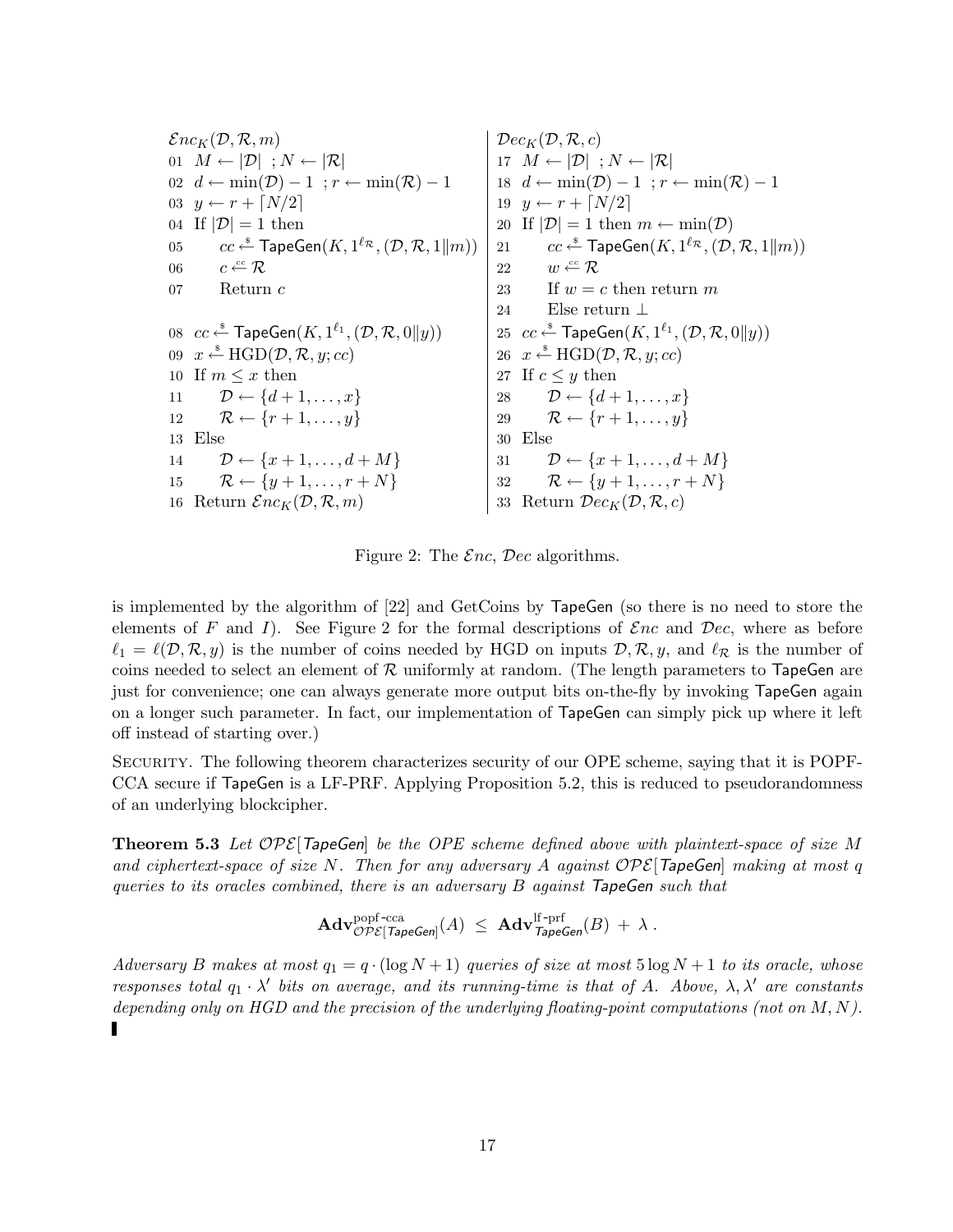Proof:

$$
\begin{array}{lcl} \mathbf{Adv}_{\mathcal{OPE}[\mathsf{TapeGen}]}^{\text{popf-cca}}(A) & = & \Pr[\,A^{\mathcal{E}nc(K,\cdot),\mathcal{D}ec(K,\cdot)}=1\,]-\Pr[\,A^{g(\cdot),g^{-1}(\cdot)}=1\,] \\ \\ & = & \Pr[\,A^{\mathcal{E}nc(K,\cdot),\mathcal{D}ec(K,\cdot)}=1\,]-\Pr[\,A^{\text{LazySample(D,R,\cdot)},\text{LazySampleInv(D,R,\cdot)}=1\,] \\ \\ & \leq & \mathbf{Adv}_{\text{TapeGen}}^{\text{lf-prf}}(B)\,+\,\lambda\;.\end{array}
$$

The first equation is by definition. The second equation is due to Theorem 4.2. The last inequality is justified as follows. Adversary  $B$  is given an oracle for either TapeGen or a random function with corresponding inputs and outputs lengths. It runs A and replies to its oracle queries by simulating  $Enc$ and Dec algorithms. Note that only the procedure TapeGen used by these algorithms uses the secret key. B simulates it using its own oracle. By construction our  $\mathcal{E}nc$  and  $\mathcal{D}ec$  algorithms differ from LazySample and LazySampleInv respectively only in the use of random tape, which is truly random in one case and pseudorandom in another. Thus any difference in the probabilities in the second line will result the difference B's output distribution which is  $\text{Adv}_{\text{TapeGen}}^{\text{prf}}(B)$ . Above  $\lambda$  represents an "error term" due to the fact that the "exact" hypergeometric sampling algorithm of [22] technically requires infinite floating-point precision, which is not possible in the real world. One way to bound  $\lambda$  would be to bound the probability that an adversary can distinguish the used HGD sampling algorithm from the ideal (infinite precision) one. B's running time and resources are justified by observing the algorithms and their efficiency analysis.

Efficiency. The efficiency of our scheme follows from our previous analyses. Using the suggested implementation of TapeGen in Subsection 5.1, encryption and decryption require the time for at most  $\log N + 1$  invocations of HGD on inputs of size at most  $\log N$  plus at most  $(5 \log M + 12) \cdot (5 \log N + 12)$  $\lambda' + 1)/128$  invocations of AES on average for  $\lambda'$  in the theorem.

#### 5.3 On Choosing N

One way to choose the size of the ciphertext-space  $N$  for our scheme is just to ensure the number of functions  $[M]$  to  $[N]$  is very large, say more than  $2^{80}$ . (We assume that the size of the plaintext-space M is given.) The number of such functions, which is given by  $\binom{N}{M}$ , is maximized when  $M = N/2$ . And, since  $(N/M)^M \leq {N \choose M}$ , it is greater than  $2^{80}$  as long as  $M = N/2 > 80$ . However, once we have a greater understanding of what information about the data is leaked by a random order-preserving function (the "ideal object" in our POPF-CCA definition), more sophisticated criteria might be used to select N. In fact, it would also be possible to view our scheme more as a "tool" like a blockcipher rather than a full-fledged encryption scheme itself, and to try to use it to design an OPE scheme with better security in some cases. We leave these as interesting and important directions for future work.

## 6 On Using the Negative Hypergeometric Distribution

In the balls-and-bins model described in Section 4.1 with M black and  $N - M$  white balls in the bin, consider the random variable  $Y$  describing the total number of balls in our sample after we pick the x-th black ball. This random variable follows the *negative* hypergeometric (NHG) distribution. Formally,

$$
P_{NHGD}(y; N, M, x) = \frac{\binom{y-1}{x-1} \cdot \binom{N-y}{M-x}}{\binom{N}{M}}.
$$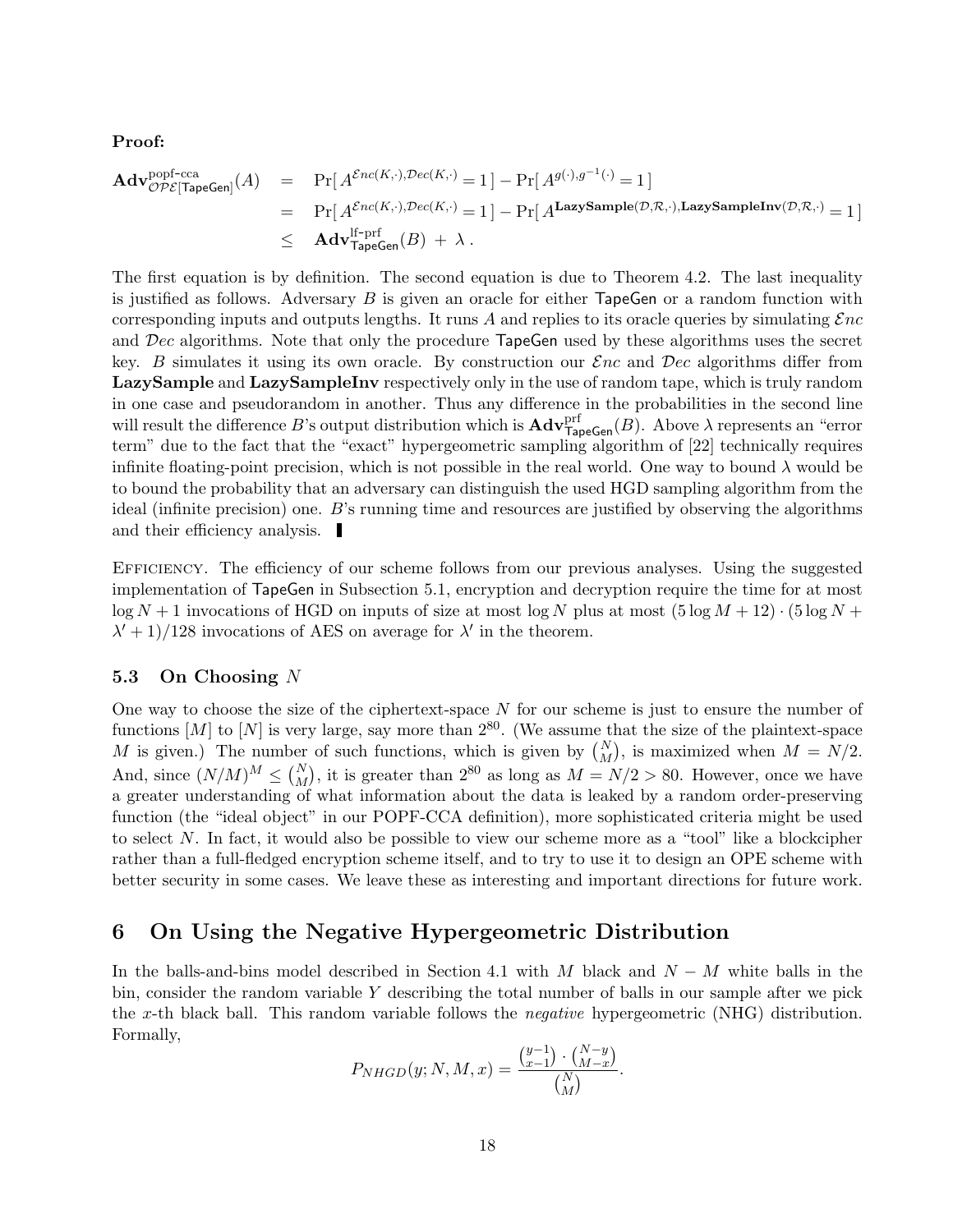As we discussed in the introduction, use of the NHG distribution instead of the HG permits slightly simpler and more efficient lazy sampling algorithms and corresponding OPE scheme. The problem is that they require an efficient NHG sampling algorithm, and the existence of such an algorithm is apparently open. What is known is that the NHG distribution can be approximated by the negative binomial distribution [26], the latter can be sampled efficiently [16, 14], and the approximation improves as  $M$  and  $N$  grow. However, quantifying the quality of the approximation for fixed parameters seems difficult. If future work either develops an efficient exact sampling algorithm for the NHG distribution or shows that the approximation by the negative binomial distribution is sufficiently close, then our NHG-based OPE scheme could be a good alternative to the HG-based one. Here are the details.

#### 6.1 Construction of the NHGD-based OPE Scheme

Assume there exists an efficient algorithm NHGD that efficiently samples according to the NHG distribution, possibly using an approximation to a related distribution as we discussed. NHGD takes inputs D, R, and  $x \in \mathcal{D}$  and returns  $y \in \mathcal{R}$  such that for each  $y^* \in \mathcal{R}$  we have  $y = y^*$  with probability  $P_{NHGD}(y - r; |\mathcal{R}|, |\mathcal{D}|, x - d)$  over the coins of NHGD, where  $d = \min(\mathcal{D}) - 1$  and  $r = \min(\mathcal{R}) - 1$ . Let  $\ell_1 = \ell(\mathcal{D}, \mathcal{R}, y)$  denote the number of coins needed by NHGD on inputs  $\mathcal{D}, \mathcal{R}, x$ .

The NHGD-based order-preserving encryption scheme  $\mathcal{OPE}$ [TapeGen] =  $(\mathcal{K}, \mathcal{E}nc^*, \mathcal{D}ec^*)$  is defined as follows. Let TapeGen be the PRF described in Section 5, with key-space Keys. The plaintext and ciphertext-spaces are sets of consecutive integers  $\mathcal{D}, \mathcal{R}$ , respectively. Algorithm K returns a random  $K \in \text{Keys. Algorithms } \mathcal{E}nc^{\star}, \mathcal{D}ec^{\star}$  are described in Figure 3.

| $Dec_{K}^{\star}(\mathcal{D}, \mathcal{R}, c)$                                                                                      |
|-------------------------------------------------------------------------------------------------------------------------------------|
| 15 If $ \mathcal{D}  = 0$ then return $\perp$                                                                                       |
| 16 $M \leftarrow  \mathcal{D} $ ; $N \leftarrow  \mathcal{R} $                                                                      |
| 17 $d \leftarrow \min(\mathcal{D}) - 1$ ; $r \leftarrow \min(\mathcal{R}) - 1$                                                      |
| 18 $x \leftarrow d + \lceil M/2 \rceil$                                                                                             |
| 19 $cc \stackrel{\hspace{0.1em}\mathsf{\scriptscriptstyle\$}}{\leftarrow}$ TapeGen $(K, 1^{\ell_1}, (\mathcal{D}, \mathcal{R}, x))$ |
| 20 $y \leftarrow \text{NHGD}(\mathcal{R}, \mathcal{D}, x; cc)$                                                                      |
| 21 If $c = y$ then                                                                                                                  |
| Return $x$<br>22                                                                                                                    |
| 23 If $c < y$ then                                                                                                                  |
| 24 $\mathcal{D} \leftarrow \{d+1,\ldots,x-1\}$                                                                                      |
| 25 $\mathcal{R} \leftarrow \{r+1,\ldots,y-1\}$                                                                                      |
| 26 Else                                                                                                                             |
| 27 $\mathcal{D} \leftarrow \{x+1,\ldots,d+M\}$                                                                                      |
| $\mathcal{R} \leftarrow \{y+1,\ldots,r+N\}$<br>28                                                                                   |
| 29 Return $Dec_K(D, \mathcal{R}, c)$                                                                                                |
|                                                                                                                                     |

Figure 3: The  $\mathcal{E}nc^*$ ,  $\mathcal{D}ec^*$  algorithms for the NHGD scheme.

#### 6.2 Correctness

We prove correctness of the NHGD scheme in the same manner as the HGD scheme. First, consider the following revised versions of stateful algorithms LazySample<sup>\*</sup>, LazySampleInv<sup>\*</sup>. The algorithms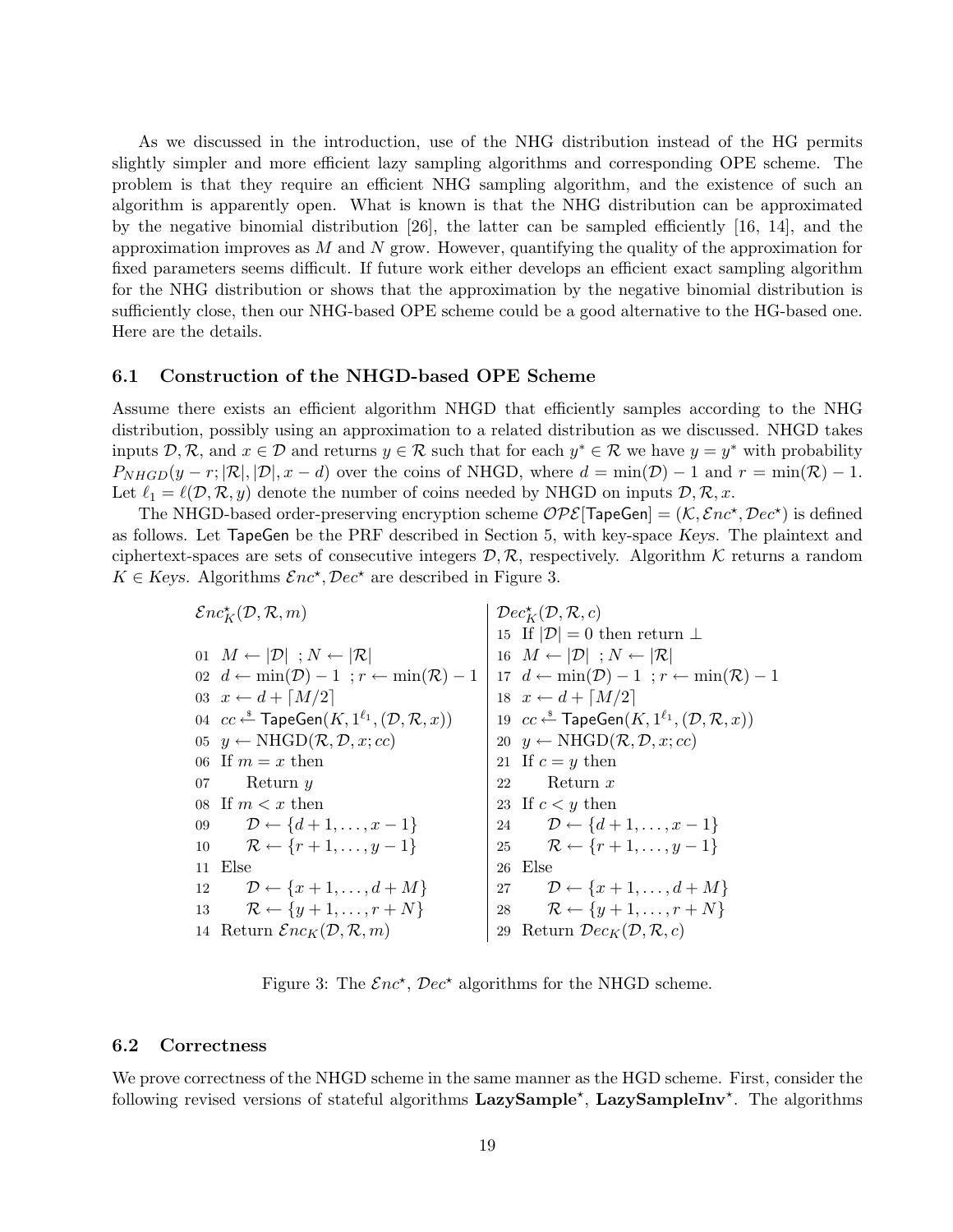use the subroutine GetCoins from before, which takes inputs  $1^{\ell}, \mathcal{D}, \mathcal{R}$ , and  $b||z$ , where  $b \in \{0, 1\}$  and  $z \in \mathcal{R}$  if  $b = 0$  and  $z \in \mathcal{D}$  otherwise, to return  $cc \in \{0,1\}^{\ell}$ . Also, recall that the array I, initially empty, is global and shared between the algorithms. The algorithm descriptions are given in Figure 4.

| LazySample <sup>*</sup> $(D, \mathcal{R}, m)$                                                                                                       | LazySampleInv <sup>*</sup> $(D, R, c)$                                                                                                                   |
|-----------------------------------------------------------------------------------------------------------------------------------------------------|----------------------------------------------------------------------------------------------------------------------------------------------------------|
|                                                                                                                                                     | 15 If $ \mathcal{D}  = 0$ then return $\perp$                                                                                                            |
| 01 $M \leftarrow  \mathcal{D} $ ; $N \leftarrow  \mathcal{R} $                                                                                      | 16 $M \leftarrow  \mathcal{D} $ ; $N \leftarrow  \mathcal{R} $                                                                                           |
| 02 $d \leftarrow \min(\mathcal{D}) - 1$ ; $r \leftarrow \min(\mathcal{R}) - 1$                                                                      | 17 $d \leftarrow \min(\mathcal{D}) - 1$ ; $r \leftarrow \min(\mathcal{R}) - 1$                                                                           |
| 03 $x \leftarrow d + \lceil M/2 \rceil$                                                                                                             | 18 $x \leftarrow d + \lceil M/2 \rceil$                                                                                                                  |
| 09 If $I[D, \mathcal{R}, x]$ is undefined then                                                                                                      | 09 If $I[D, \mathcal{R}, x]$ is undefined then                                                                                                           |
| 10 $cc \stackrel{\hspace{0.1em}\mathsf{\scriptscriptstyle\$}}{\leftarrow} \operatorname{GetCoins}(1^{\ell_1}, \mathcal{D}, \mathcal{R}, 0  x)$      | $cc \stackrel{\hspace{0.1em}\mathsf{\scriptscriptstyle\$}}{\leftarrow} \operatorname{GetCoins}(1^{\ell_1}, \mathcal{D}, \mathcal{R}, 0\ x)$<br>10        |
| 11 $I[\mathcal{D}, \mathcal{R}, x] \stackrel{\hspace{0.1em}\mathsf{\scriptscriptstyle\$}}{\leftarrow} \text{NHGD}(\mathcal{D}, \mathcal{R}, x; cc)$ | $I[\mathcal{D}, \mathcal{R}, x] \stackrel{\hspace{0.1em}\mathsf{\scriptscriptstyle\$}}{\leftarrow} \text{NHGD}(\mathcal{D}, \mathcal{R}, x; cc)$<br>11 - |
| 12 $y \leftarrow I[\mathcal{D}, \mathcal{R}, x]$                                                                                                    | 12 $y \leftarrow I[\mathcal{D}, \mathcal{R}, x]$                                                                                                         |
| 06 If $m = x$ then                                                                                                                                  | 21 If $c = y$ then                                                                                                                                       |
| Return y<br>07                                                                                                                                      | Return $x$<br>22                                                                                                                                         |
| 08 If $m < x$ then                                                                                                                                  | 23 If $c < y$ then                                                                                                                                       |
| 09 $\mathcal{D} \leftarrow \{d+1,\ldots,x-1\}$                                                                                                      | 24 $\mathcal{D} \leftarrow \{d+1,\ldots,x-1\}$                                                                                                           |
| 10 $\mathcal{R} \leftarrow \{r+1, \ldots, y-1\}$                                                                                                    | 25 $\mathcal{R} \leftarrow \{r+1,\ldots,y-1\}$                                                                                                           |
| 11 Else                                                                                                                                             | 26 Else                                                                                                                                                  |
| $\mathcal{D} \leftarrow \{x+1,\ldots,d+M\}$<br>12                                                                                                   | $\mathcal{D} \leftarrow \{x+1,\ldots,d+M\}$<br>27 —                                                                                                      |
| $\mathcal{R} \leftarrow \{y+1,\ldots,r+N\}$<br>13                                                                                                   | 28 $\mathcal{R} \leftarrow \{y+1,\ldots,r+N\}$                                                                                                           |
| 14 Return LazySample <sup>*</sup> $(D, \mathcal{R}, m)$                                                                                             | 29 Return LazySampleInv <sup>*</sup> $(D, R, c)$                                                                                                         |

Figure 4: The revised LazySample<sup>\*</sup>, LazySampleInv<sup>\*</sup> algorithms for the NHGD scheme.

With these revised versions of LazySample<sup>\*</sup>, LazySampleInv<sup>\*</sup>, we supply a revised version of Theorem 4.2 for the NHGD case.

**Theorem 6.1** Suppose GetCoins returns truly random coins on each new input. Then for any (even computationally unbounded) algorithm A we have

$$
\Pr[A^{g(\cdot),g^{-1}(\cdot)}=1] \;=\; \Pr[A^{\text{LazySample}^{\star}(\mathcal{D},\mathcal{R},\cdot),\text{LazySampleInv}^{\star}(\mathcal{D},\mathcal{R},\cdot)}=1],
$$

where g, g<sup>-1</sup> denote an order-preserving function picked at random from  $\mathsf{OPF}_{\mathcal{D},\mathcal{R}}$  and its inverse, respectively.

Proof: Since we consider unbounded adversaries, we can ignore the inverse oracle in our analysis, since such an adversary can always query all points in the domain to learn all points in the image. Let  $M = |\mathcal{D}|, N = |\mathcal{R}|, d = \min(\mathcal{D})-1, \text{ and } r = \min(\mathcal{R})-1.$  We will say that two functions  $g, h : \mathcal{D} \to \mathcal{R}$ are equivalent if  $g(m) = h(m)$  for all  $m \in \mathcal{D}$ . (Note that if  $\mathcal{D} = \emptyset$ , any two functions  $g, h : \mathcal{D} \to \mathcal{R}$  are vacuously equivalent.) Let f be any function in  $\mathsf{OPF}_{\mathcal{D},\mathcal{R}}$ . To prove the theorem, it is enough to show that the function defined by  $\text{LazySample}^{\star}(\mathcal{D}, \mathcal{R}, \cdot)$  is equivalent to f with probability  $1/|\text{OPF}_{\mathcal{D}, \mathcal{R}}|$ . We prove this using strong induction on M and N.

Consider the base case where  $M = 1$ , i.e.,  $\mathcal{D} = \{m\}$  for some m, and  $N \geq M$ . When it is first called, LazySample<sup>\*</sup> $(D, \mathcal{R}, m)$  will determine random coins cc, then enter the result of  $NHGD(\mathcal{D}, \mathcal{R}, m; cc)$  into  $I[\mathcal{D}, \mathcal{R}, m]$ , whereupon this any future calls of LazySample<sup>\*</sup> $(\mathcal{D}, \mathcal{R}, m)$  will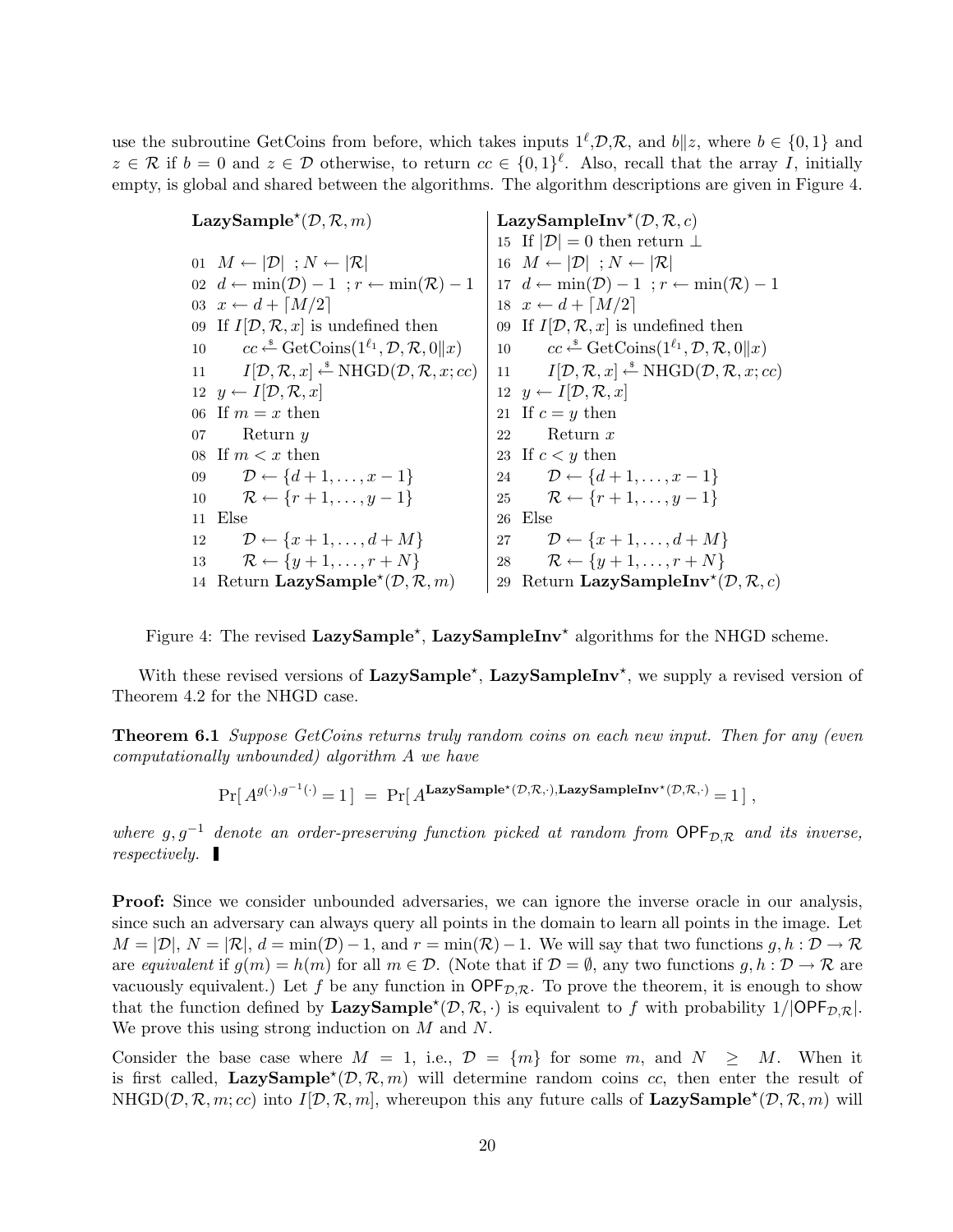always output  $F[\mathcal{D}, \mathcal{R}, m] = c$ . Note that by definition, NHGD( $\mathcal{D}, \mathcal{R}, m; cc$ ) returns  $f(m)$  with probability

$$
P_{NHGD}(f(m) - r; |\mathcal{R}|, 1, 1) = \frac{\binom{f(m) - r - 1}{0} \cdot \binom{(N - r) - (f(m) - r)}{0}}{\binom{N - r}{1}} = \frac{1}{N - r} = \frac{1}{|\mathcal{R}|}.
$$

Thus, the output of LazySample<sup>\*</sup> $(D, \mathcal{R}, m)$  will always be  $f(m)$  with probability  $1/|\mathcal{R}|$ , implying that LazySample<sup>\*</sup> $(D, \mathcal{R}, m)$  is equivalent to  $f(m)$  with probability  $1/|\mathcal{R}| = 1/|\text{OPT}_{D, \mathcal{R}}|$ .

Now suppose  $M > 1$ , and  $N \geq M$ . As an induction hypothesis assume that for all domains  $\mathcal{D}'$  of size M' and ranges  $\mathcal{R}'$  of size  $N' \geq M'$ , where either  $M' < M$  or  $(M' = M$  and  $N' < N$ ), and for any function f' in  $\mathsf{OPF}_{\mathcal{D}',\mathcal{R}'}, \mathbf{LazySample}^{\star}(\mathcal{D}', \mathcal{R}', \cdot)$  is equivalent to f' with probability  $1/|\mathsf{OPF}_{\mathcal{D}',\mathcal{R}'}|$ .

The first time it is called,  $\text{LazySample}^{\star}(\mathcal{D}, \mathcal{R}, \cdot)$  first computes  $I[\mathcal{D}, \mathcal{R}, x] \stackrel{\text{s}}{\leftarrow} \text{NHGD}(\mathcal{R}, \mathcal{D}, x; cc)$ , where  $x = d + [M/2]$ . Henceforth, on this and future calls of LazySample<sup>\*</sup> $(D, \mathcal{R}, \cdot)$ , the algorithm sets  $y \leftarrow I[D, \mathcal{R}, x]$ , and follow one of three routes: if  $x = m$ , the algorithm terminates and returns y, if  $m < x$  it will return the output of LazySample<sup>\*</sup> $(D_1, R_1, m)$ , and if if  $m > x$  it will return the output of LazySample<sup>\*</sup> $(\mathcal{D}_2, \mathcal{R}_2, m)$ , where  $\mathcal{D}_1 = \{1, \ldots, x-1\}$ ,  $\mathcal{R}_1 = \{1, \ldots, y-1\}$ ,  $\mathcal{D}_2 = \{x+1,\ldots,M\},\ \mathcal{R}_2 = \{y+1,\ldots,N\}.$  Let  $f_1$  be f restricted to the domain  $\mathcal{D}_1$ , and let  $f_2$  be f restricted to the domain  $\mathcal{D}_2$ . Note then that LazySample<sup>\*</sup> $(\mathcal{D}, \mathcal{R}, \cdot)$  is equivalent to f if and only if all three of the following events occur:

 $E_1$ : The invocation of NHGD( $\mathcal{R}, \mathcal{D}, x; cc$ ) returns the value  $f(x)$ .

- $E_2$ : LazySample<sup>\*</sup> $(\mathcal{D}_1, \mathcal{R}_1, \cdot)$  is equivalent to  $f_1$ .
- E<sub>3</sub>: **LazySample**<sup>\*</sup> $(\mathcal{D}_2, \mathcal{R}_2, \cdot)$  is equivalent to  $f_2$ .

By the law of conditional probability, and since  $E_2$  and  $E_3$  are independent,

$$
Pr[E_1 \cap E_2 \cap E_3] = Pr[E_1 | \cdot] Pr[E_2 \cap E_3 | E_1 | = ] Pr[E_1] \cdot Pr[E_2 | E_1] \cdot Pr[E_3 | E_1 ].
$$

 $Pr[E_1]$  is the negative hypergeometric probability that  $HGD(\mathcal{R}, \mathcal{D}, y - r)$  will return  $f(x)$ , which is

$$
\Pr[E_1] = P_{NHGD}(f(x) - r; N, M, \lceil M/2 \rceil) = \frac{\binom{f(x) - r - 1}{[M/2] - 1} \binom{N - f(x) + r}{[M/2] - 1}}{\binom{N}{M}}.
$$

Assume that  $E_1$  holds, and thus  $f_1$  is an element of  $\mathsf{OPF}_{\mathcal{D}_1,\mathcal{R}_1}$  and  $f_2$  is an element of  $\mathsf{OPF}_{\mathcal{D}_2,\mathcal{R}_2}$ . By definition,  $|\mathcal{R}_1|, |\mathcal{R}_2| < |\mathcal{R}|$ , and  $|\mathcal{D}_1|, |\mathcal{D}_2| \leq |\mathcal{D}|$ . So the induction hypothesis holds for each, and thus  $\text{LazySample}^{\star}(\mathcal{D}_1, \mathcal{R}_1, \cdot)$  is equivalent to  $f_1$  with probability  $1/|\text{OPF}_{\mathcal{D}_1, \mathcal{R}_1}| = 1/ {|\mathcal{R}_1| \choose |\mathcal{D}_1|}$ , and **LazySample**<sup>\*</sup>( $\mathcal{D}_2, \mathcal{R}_2, \cdot$ ) is equivalent to  $f_2$  with probability  $1/|\mathsf{OPT}_{\mathcal{D}_2, \mathcal{R}_2}| = 1/(\frac{|\mathcal{R}_2|}{|\mathcal{D}_2|})$ . Thus, we have that

$$
\Pr\left[E_2 \mid E_1\right] = \frac{1}{\binom{f(x) - r - 1}{\lfloor M/2 \rfloor - 1}} \quad \text{and} \quad \Pr\left[E_3 \mid E_1\right] = \frac{1}{\binom{N - f(x) + r}{\lfloor M - \lfloor M/2 \rfloor}}.
$$
\n
$$
\Pr\left[E_1 \cap E_2 \cap E_3\right] = \frac{\binom{f(x) - r - 1}{\lfloor M/2 \rfloor - 1} \binom{N - f(x) + r}{\lfloor M - \lfloor M/2 \rfloor - 1}}{\binom{N}{\lfloor M/2 \rfloor - 1}} \frac{1}{\binom{N - f(x) + r}{\lfloor M - \lfloor M/2 \rfloor}} = \frac{1}{\binom{N}{M}}.
$$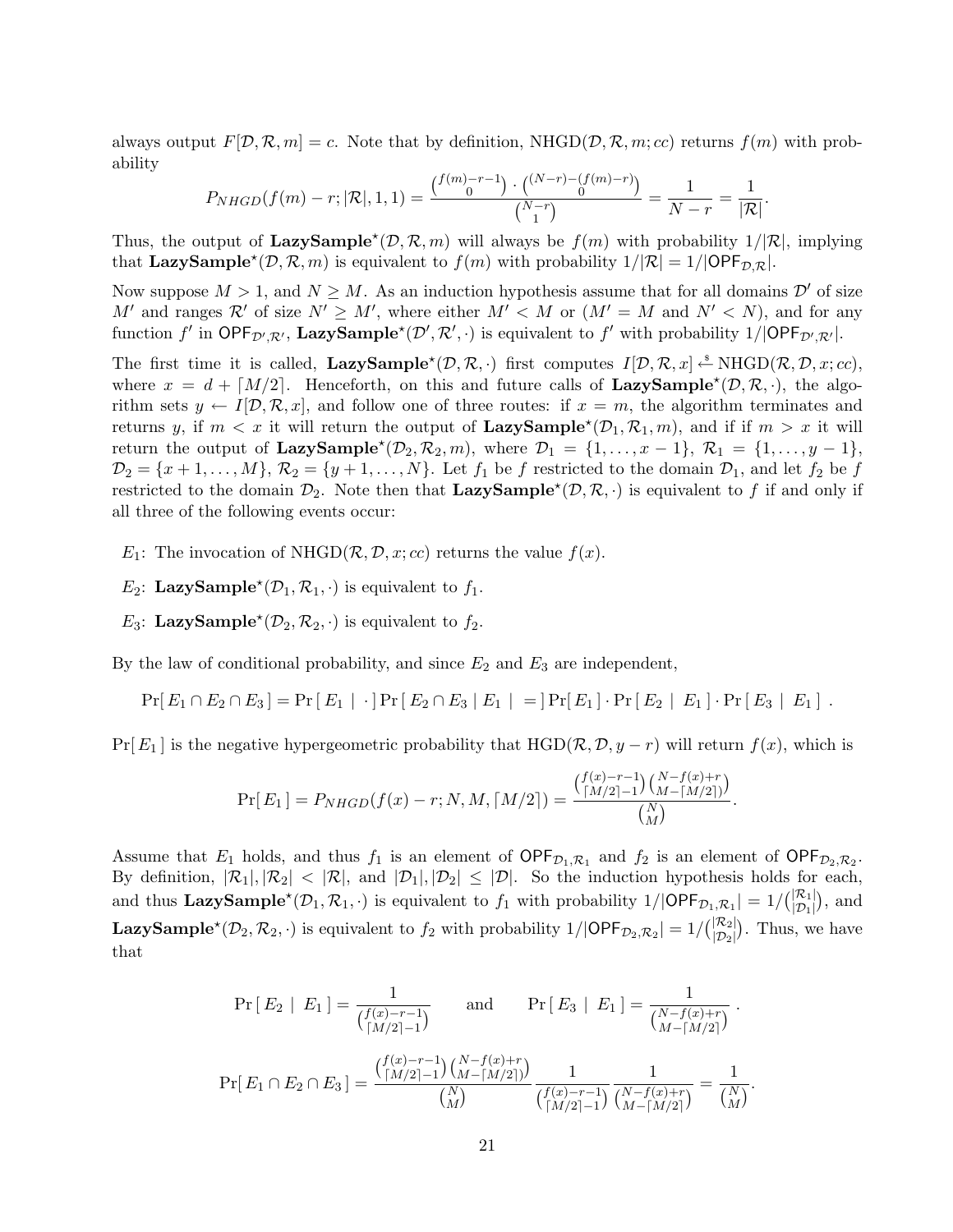Therefore, LazySample<sup>\*</sup> $(D, \mathcal{R}, \cdot)$  is equivalent to f with probability  $1/{N \choose M} = 1/|\mathsf{OPT}_{\mathcal{D},\mathcal{R}}|$ . Since f was an arbitrary element of  $\mathsf{OPF}_{\mathcal{D},\mathcal{R}}$ , the result follows.

Now, it is straightforward to prove the formal statement of correctness as before.

**Theorem 6.2** Let OPE [TapeGen] be the OPE scheme defined above with plaintext-space of size M and ciphertext-space of size N. Then for any adversary A against  $\mathcal{OPE}$ [TapeGen] making at most q queries to its oracles combined, there is an adversary B against TapeGen such that

$$
\mathbf{Adv}_{\mathcal{OPE}[TapeGen]}^{\mathrm{popf-cca}}(A) \ \leq \ \mathbf{Adv}_{TapeGen}^{\mathrm{lf-prf}}(B) \ + \ \lambda \ .
$$

Adversary B makes at most  $q_1 = q \cdot (\log N + 1)$  queries of size at most  $5 \log N + 1$  to its oracle, whose responses total  $q_1 \cdot \lambda'$  bits on average, and its running-time is that of A. Above,  $\lambda, \lambda'$  are constants depending only on NHGD and the precision of the underlying floating-point computations (not on  $M, N$ ).

**Proof:** The proof of this theorem is identical to that of Theorem 5.3, except that it uses Theorem 6.1 as a lemma rather than Theorem 4.2.

#### 6.3 Efficiency of the NHGD Scheme

Efficiency-wise, it is not hard to see that to encrypt a single plaintext, each algorithm performs  $log M + 1$  recursions in the worst-case (as opposed to  $log N + 1$  for the HG-based algorithms), as the algorithm finds the desired plaintext via a binary search over the plaintext space, at each recursion calling NHGD to determine the encryption of the midpoint (defined as the last plaintext in the first half of the current plaintext domain). The expected number of recursions is easily deduced as

$$
\frac{1}{M} \cdot \left[ (\log M + 1) + \sum_{k=1}^{\log M} 2^{k-1} k \right] .
$$

A simple inductive proof shows that this value is between  $\log M - 1$  and  $\log M$ . This falls in line with what we expect from a binary-search strategy, where the expected number of iterations is typically only about 1 fewer than the worst-case number of iterations.

The algorithms of the corresponding OPE scheme can be obtained following the same idea of eliminating state by using a length-flexible PRF as described in Section 5.2. The security statement is the same as that of Theorem 5.3, where the last term now corresponds to the error probability of the NHGD algorithm.

# Acknowledgements

We thank Anna Lysyanskaya, Silvio Micali, Leonid Reyzin, Ron Rivest, Phil Rogaway and the anonymous reviewers of Eurocrypt 2009 for helpful comments and references. Alexandra Boldyreva and Adam O'Neill are supported in part by Alexandra's NSF CAREER award 0545659 and NSF Cyber Trust award 0831184. Younho Lee was supported in part by the Korea Research Foundation Grant funded by the Korean Government (MOEHRD) (KRF:2007-357-D00243). Also, he is supported by Professor Mustaque Ahamad through the funding provided by IBM ISS and AT&T.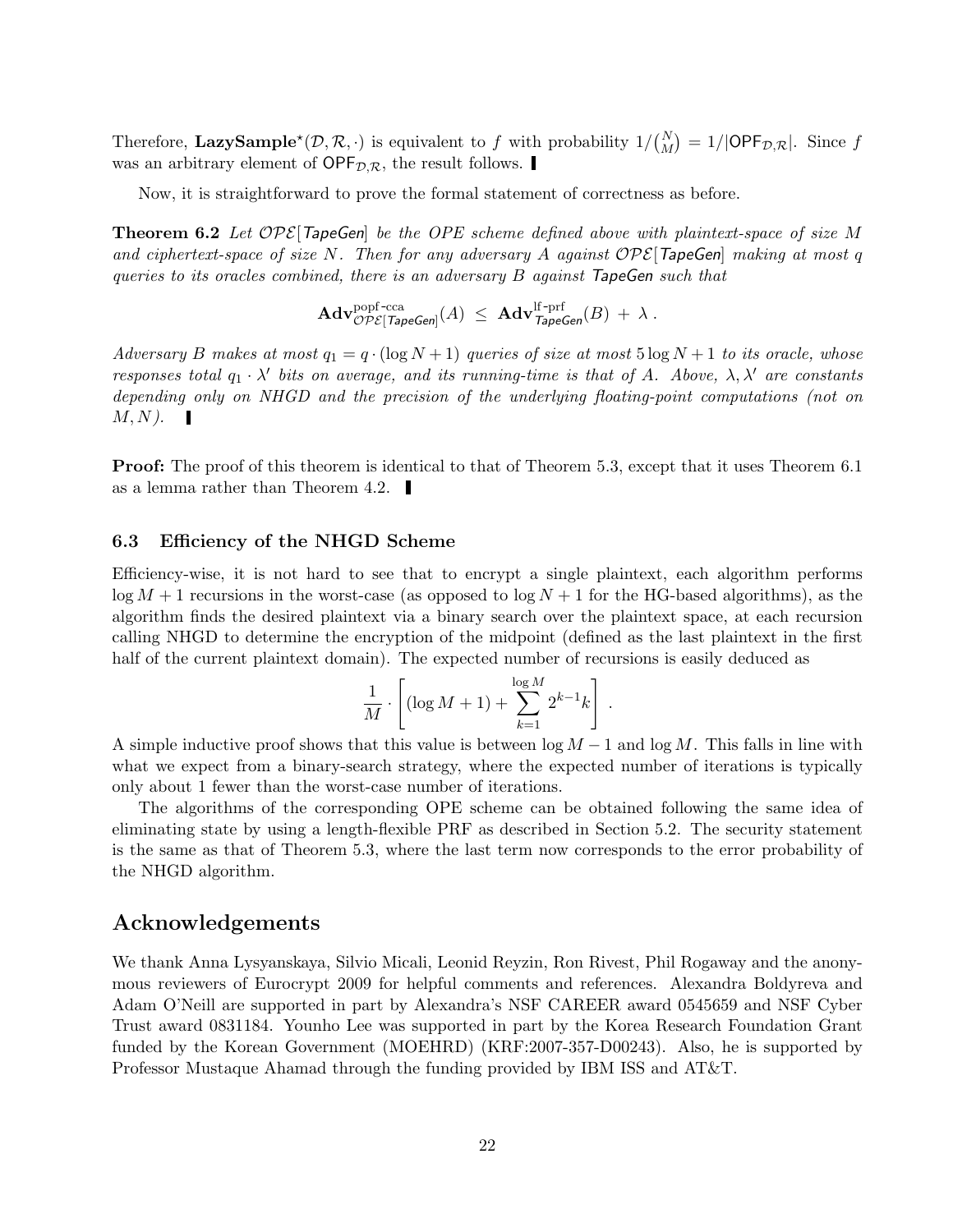## References

- [1] R. Agrawal, J. Kiernan, R. Srikant, and Y. Xu. Order-preserving encryption for numeric data. In SIGMOD '04, pp. 563–574. ACM, 2004.
- [2] G. Amanatidis, A. Boldyreva, and A. O'Neill. Provably-secure schemes for basic query support in outsourced databases. In DBSec '07, pp. 14–30. Springer, 2007.
- [3] F. L. Bauer. Decrypted Secrets: Methods and Maxims of Cryptology. Springer, 2006.
- [4] M. Bellare. New proofs for NMAC and HMAC: Security without collision-resistance. In CRYPTO '06, pp. 602–619. Springer, 2006.
- [5] M. Bellare, A. Boldyreva, L. R. Knudsen, and C. Namprempre. Online ciphers and the Hash-CBC construction. In CRYPTO '01, pp. 292–309. Springer, 2001.
- [6] M. Bellare, A. Boldyreva, and A. O'Neill. Deterministic and efficiently searchable encryption. In CRYPTO '07, pp. 535–552. Springer, 2007.
- [7] M. Bellare, M. Fischlin, A. O'Neill, and T. Ristenpart. Deterministic encryption: Definitional equivalences and constructions without random oracles. In CRYPTO '08, pp. 360–378. Springer, 2008.
- [8] M. Bellare, T. Kohno, and C. Namprempre. Authenticated encryption in SSH: provably fixing the SSH binary packet protocol. In CCS '02, pp. 1–11. ACM Press, 2002.
- [9] M. Bellare and P. Rogaway. The security of triple encryption and a framework for code-based game-playing proofs. In EUROCRYPT '06, pp. 409–426. Springer, 2006.
- [10] A. Boldyreva, S. Fehr, and A. O'Neill. On notions of security for deterministic encryption, and efficient constructions without random oracles. In CRYPTO '08, pp. 335–359. Springer, 2008.
- [11] D. Boneh and B. Waters. Conjunctive, subset, and range queries on encrypted data. In TCC '07, pp. 535–554. Springer, 2007.
- [12] A. C. Cem Say and A. Kutsi Nircan. Random generation of monotonic functions for Monte Carlo solution of qualitative differential equations. Automatica, 41(5):739-754, 2005.
- [13] Z. Erkin, A. Piva, S. Katzenbeisser, R. L. Lagendijk, J. Shokrollahi, G. Neven, and M. Barni. Protection and retrieval of encrypted multimedia content: When cryptography meets signal processing. EURASIP Journal on Information Security, 2007, Article ID 78943, 2007.
- [14] G. S. Fishman. Discrete-event simulation : modeling, programming, and analysis. Springer, 2001.
- [15] E. A. Fox, Q. F. Chen, A. M. Daoud, and L. S. Heath. Order-preserving minimal perfect hash functions and information retrieval. ACM Transactions on Information Systems, 9(3):281–308, 1991.
- [16] J. E. Gentle. Random Number Generation and Monte Carlo Methods. Springer, 2003.
- [17] O. Goldreich, S. Goldwasser, and S. Micali. How to construct random functions. Journal of the ACM, 33(4):792–807, 1986.